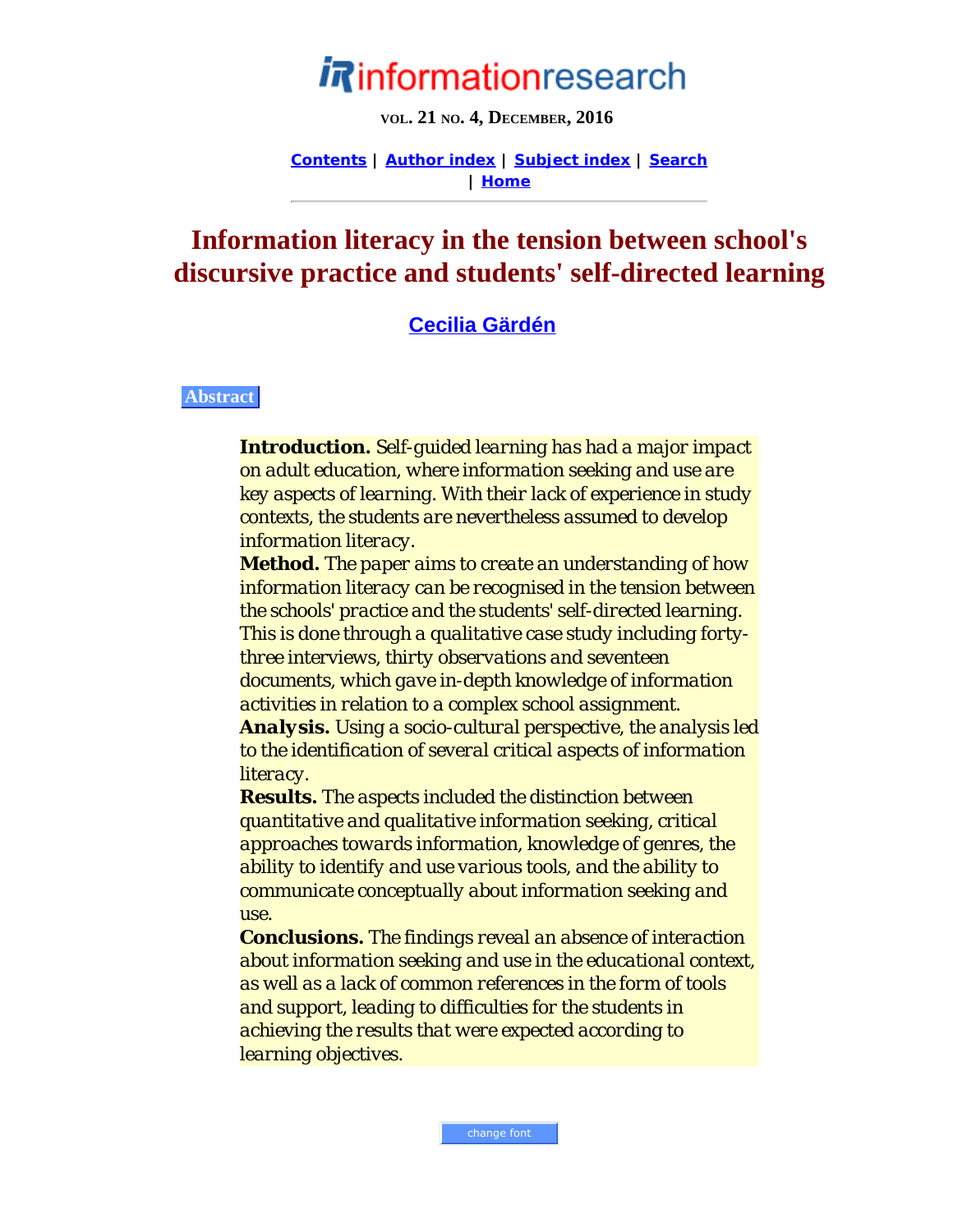#### **Introduction and problem statement**

Self-directed learning in education is often emphasised as an ideal, as opposed to teacher-led instruction. Directing one's own learning is seen as an important ability in a knowledge and information society, with its constant demands for change and flexibility. This approach is reflected in official government reports, syllabi and grading criteria, as well as in practical school work. The approach has implications for various actors in education, such as students, teachers and librarians. Students at different educational levels are often expected to develop their ability to seek and select information, access, critically examine and understand different texts, their relations to other texts, and to produce their own texts in different contexts. Information seeking and use are key aspects of school work and learning, and students are assumed to develop information literacy during the course of their studies.

Self-guided learning has had a major impact on adult education in Sweden and has reshaped conditions for learning. Curricula for municipal adult education provide several examples in which abilities that can be described as information literacy are stressed. Many of those who study in municipal adult education at upper secondary level in Sweden return to formal, organized learning after several years' absence from educational contexts. Students participating in municipal secondary adult education have experiences of elementary school, working life, family, hobbies and everyday learning, in Sweden or elsewhere, but in terms of information seeking and use in an educational context they could be described as novices. The tension between life experience and lack of experience in study contexts represents a starting point for this study. The paper is based on a doctoral thesis.

Previous research concerning information literacy in educational contexts mostly concern children (e.g. [Lundh,](#page-26-0) [2011; Spink, Danby, Mallan and Butler, 2010](#page-26-0)), young people, and college or university students (e.g. [Francke,](#page-26-0) [Sundin and Limberg, 2011; Gross and Latham, 2007](#page-26-0), [2009; Head and Eisenberg, 2009](#page-26-0), [2010](#page-26-0); [Julien and](#page-26-0) [Barker, 2009; Limberg, 1999; Lupton, 2008](#page-26-0)). Research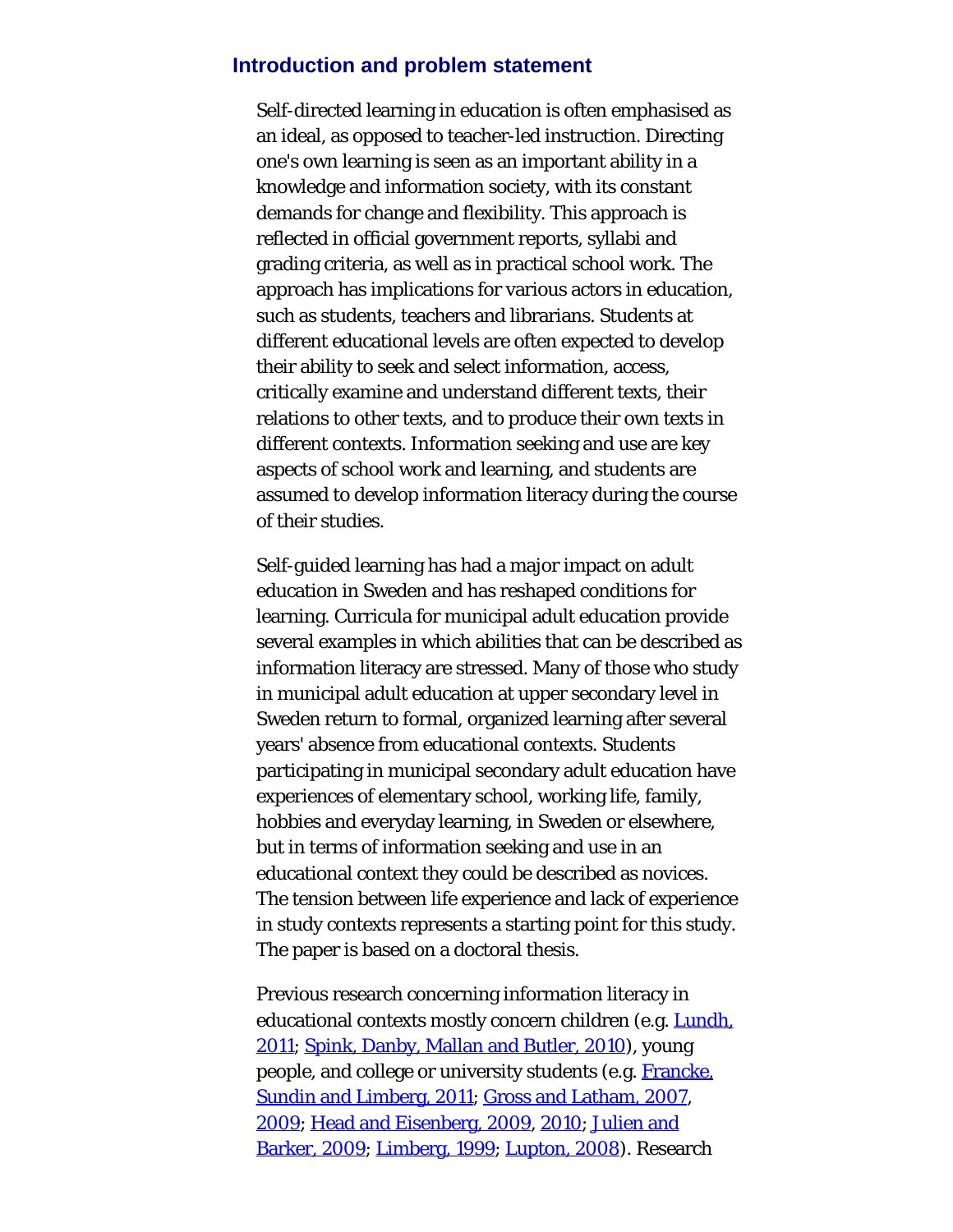with adult novice learners seeking and using information in educational contexts, therefore emerges as an important area of investigation.

This paper aims to create an analytical understanding of information literacy in students' work on a complex school assignment. The aim is met by exploring how adult students, teachers and librarians interact in terms of information seeking, the tools and support used, and how information is used by adult students to construct knowledge and make sense, in the practice of working with an assignment.

#### **Information literacy in school**

The research problem implies that it is imperative to explore information seeking and use, related to learning, to better understand what constitutes information literacy in a specific information practice. The paper uses a definition of information literacy as learning to communicate appropriately within a specific practice ([Limberg, Sundin Talja, 2012\)](#page-26-0), using abilities connected to different ways of seeking, finding, choosing, evaluating and compiling information for creating new knowledge.

The understanding of information literacy as highly connected to specific contexts, and the perception that learning takes place through interaction, is connected to a socio-cultural perspective as described by [Säljö \(2000](#page-26-1), [2005\)](#page-26-2). Socio-culturally oriented researchers have shown that being information literate varies over different practices (e.g. [Lloyd, 2006](#page-26-0)). From a Vygotskian perspective of learning as social, situated and tool-based ([Vygotsky, 1978](#page-26-3)), information literacy is understood as something that is shaped in interaction in a social practice. The view of linking information literacy to specific contexts can be associated with a trend in user studies to move towards more communicative or socially oriented theoretical approaches (cf. [Sundin and Johannisson, 2005](#page-26-4); [Tuominen, Talja and Savolainen, 2005\)](#page-26-5), especially in Scandinavia (cf. [Hedman and Lundh, 2009](#page-26-0), p. 268). In recent years, sociocultural perspectives have been employed in several studies of information seeking and information literacies (e.g. [Lloyd, 2012](#page-26-0); [Lundh, 2011](#page-26-0); [Rivano Eckerdal, 2012;](#page-26-0) [Wang, Bruce and Hughes, 2011\).](#page-26-6)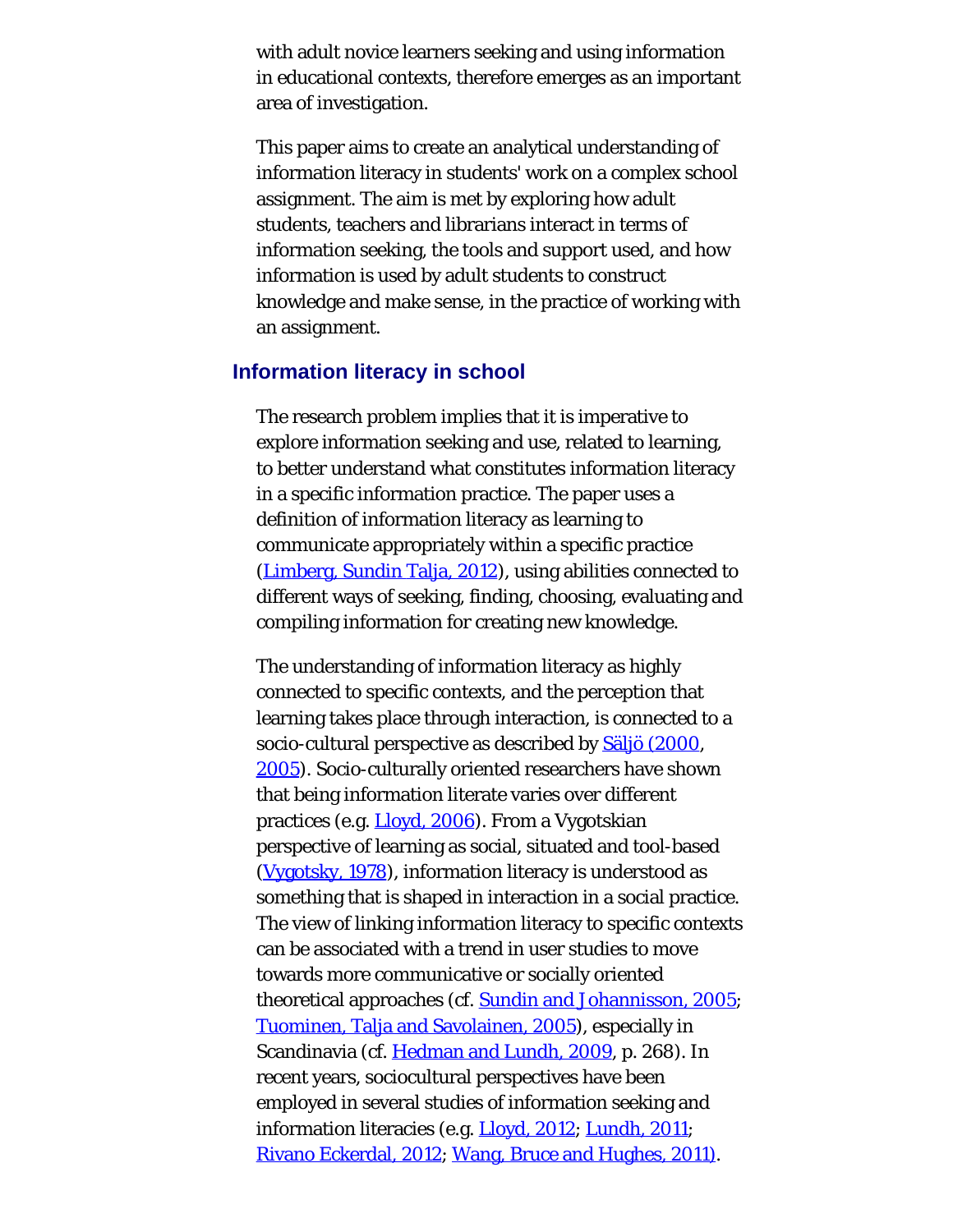Information literacy in this paper is understood in relation to a practice that is normative by nature. Schools are institutions characterised by certain norms, explicit and implicit, that students have to relate to [\(Limberg, 2007](#page-26-0)). Elementary school pupils, college students and students in municipal adult education all have in common that their actions, products and learning are assessed. Syllabi and grading criteria form the basis for assessment in the school's discursive practice. To be assessed is part of the practice of the school and what is understood as knowledge is in a way "given" in the sense that it is based on syllabi and the objectives of the assignment (cf. [Rasmussen, Krange and Ludvigsen, 2004](#page-26-0), p. 840). Also, the school context makes it impossible to stop seeking information as quickly as people often do in everyday life, since the assignments and curriculum make it obligatory ([Shenton and Hay-Gibson, 2011](#page-26-0), p. 65). Many of the questions are imposed ([Gross 1995](#page-26-0), [2001](#page-26-0)), but due to selfdirected learning approaches, assignments are also guided by the students' perceived information needs. Students working with complex research-based assignments are expected to work independently and are supposed to make choices of their own, while the results are graded according to specific criteria. It is therefore important to stress that there are special requirements for information seeking and use, and therefore for information literacy, in educational contexts. This means that when students learn to seek and use information in school, several dimensions are involved. They have to coordinate cognitive, material, and discursive actions in ways that make sense to them and are also sanctioned in the school context (see [Lankshear and](#page-26-0) [Knobel, 2011,](#page-26-0) p. 33-50).

#### **Empirical framework and material**

The empirical study was pursued as a qualitative, ethnographically oriented, case study. The research method provided in-depth knowledge about situated school activities. Qualitative case studies are typically empirical, concentrated on everyday settings, descriptive, extensive and aiming at improving the readers' understanding of the research object ([Stake, 1994;](#page-26-0) [Yin](#page-26-7) [2003\)](#page-26-7).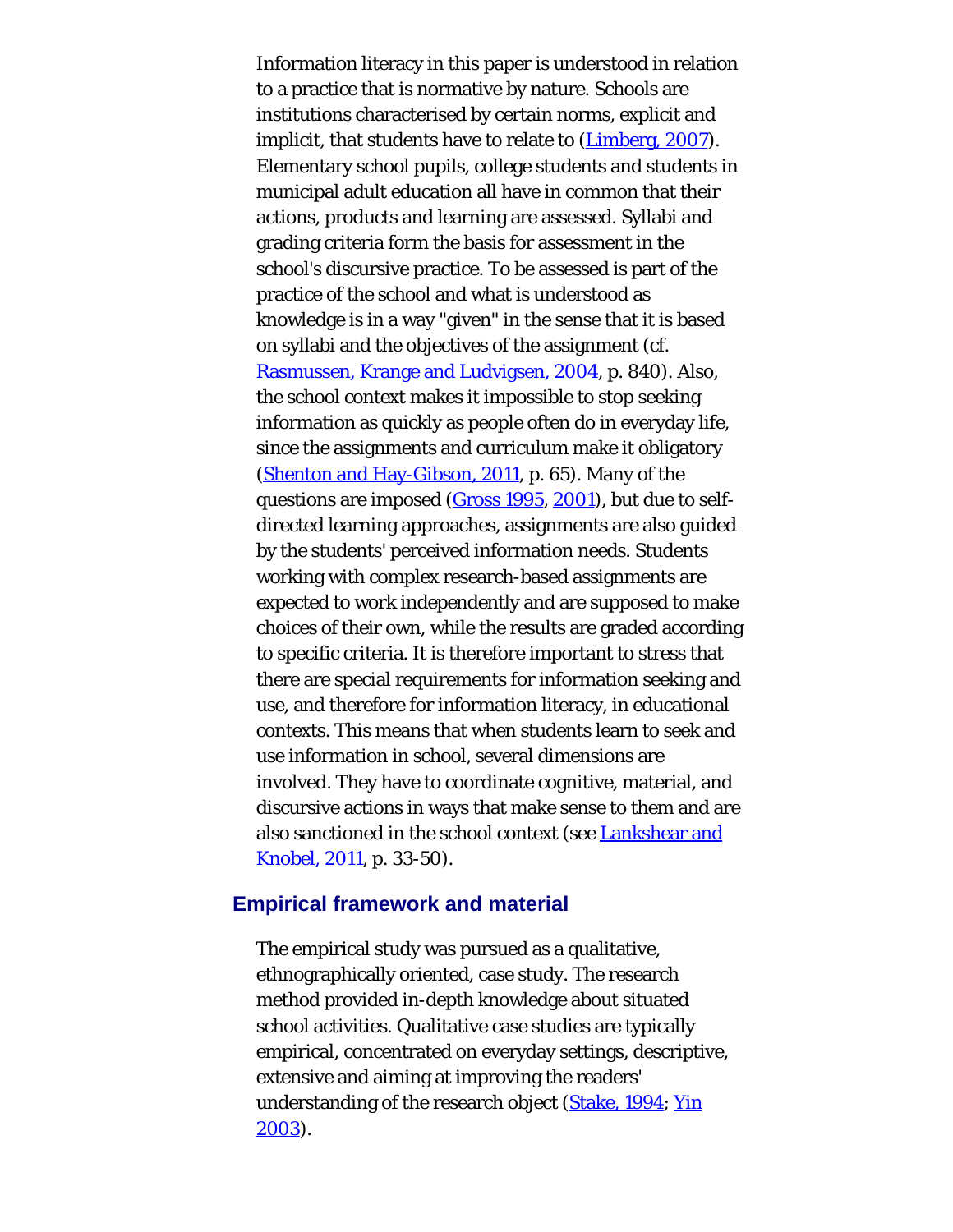The selection of a school class that would be suitable for the study included setting up criteria such as self-directed schoolwork, a complex research assignment, enough students for providing a rich empirical material, an accessible library and, of course, students, a librarian and a teacher willing to participate in the study. The selection can be described as qualitative, strategic or purposeful ([Bryman, 2008](#page-26-0); [Stake 1994](#page-26-0)). A class in a town in Sweden was approached via the school librarian and its members agreed to take part in the study.

The study was conducted at a municipal school for adult education. Municipal adult education gives adults the chance to acquire formal educational qualifications at the upper secondary level. In the selected school there were classrooms, computer labs, a library, group activity rooms and a cafeteria available to the students. The school was open from morning until late at night. The library was staffed by a librarian and an assistant. The students that participated in the study were studying to become certified nursing assistants on the Health Care Programme at upper secondary level. They all took the same social studies course and were all given the same assignment. The assignment stretched over nearly three months, although the students took other courses at the same time. The assignment required students to show an understanding of society from historical and contemporary perspectives, understand how different values afford different ways of understanding society, see consequences of different options for individuals and society and, finally, be able to use different sources and methods in their work. They had to select a topic, write a statement of purpose, formulate research questions, seek, select and use different sources and analyse their materials. Their work was to be presented in a report which included an introduction and background, research questions and methods, results, conclusions and discussion, and a list of references. Titles of student reports included *How to motivate a drug addict*, *Female immigrants and unemployment*, *Stress and children*, *Television in Sweden* and *Rehabilitation and animals*.

A major part of the student group regularly used the school library, mainly as a meeting place and for using course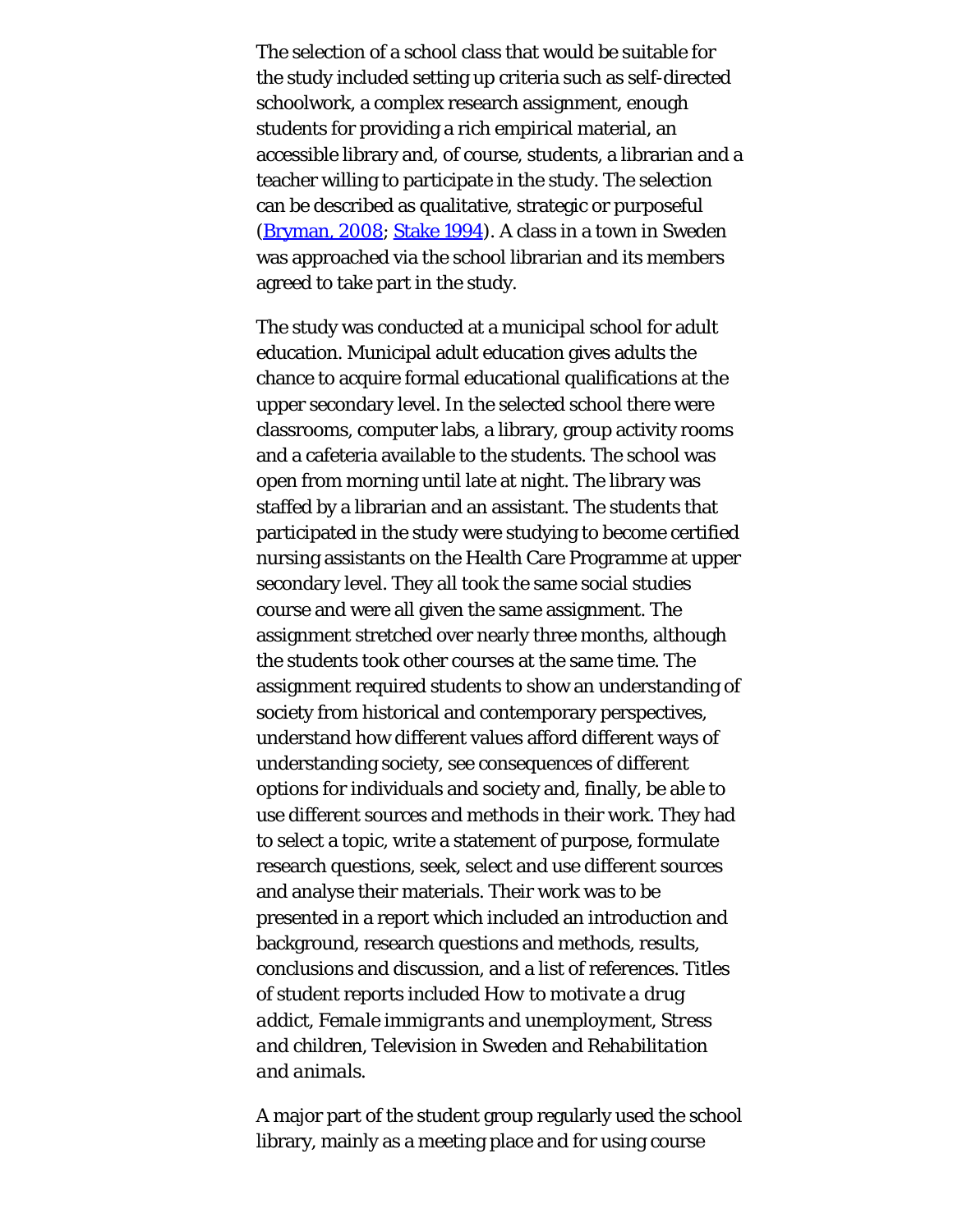literature. The course participants had little experience from similar assignments. They found it hard to pick a topic, to delineate an area, to formulate questions and to understand what was expected of them. They had little previous experience from independent information seeking concerning questions that did not have a given answer. During their work they had one session of library instruction and the librarian urged them to contact her. Tutorials with the teacher were mandatory during the assignment.

The case study included different kinds of data: interviews, observations and documents. In line with a socio-cultural perspective, the empirical focus of the study was on the mediated practices of the students. Fourteen students were interviewed on three separate occasions over a threemonth period, since it was pertinent to follow their information seeking and use activities throughout the process of the assignment. The first interview took place after the course introduction, in the initial stage of their work. The second interview was conducted a few weeks later, when they had had time to search for material and started writing. The third interview was performed after they had presented their reports to the teacher and the rest of the class. The students were asked to bring notes, books, text extracts and other artefacts to the interviews so that conversations about information seeking and use were easier to relate to their assignments. The teacher and the librarian were interviewed separately on two different occasions, before the course introduction and after the students' presentations. In all, the case study included forty-three interviews, which lasted between thirty minutes and two hours. All interviews were recorded and transcribed. (Due to illness, not all students were interviewed three times.) Observations were conducted during all five class sessions, as well as of twelve tutorials between the teacher and the students and during thirteen presentations. During the observations, I was not part of the conversations. Using a document with two columns, I was active in taking field notes and also writing down reflections. The students' written reports were added to the data collection to gain further knowledge about information seeking and use.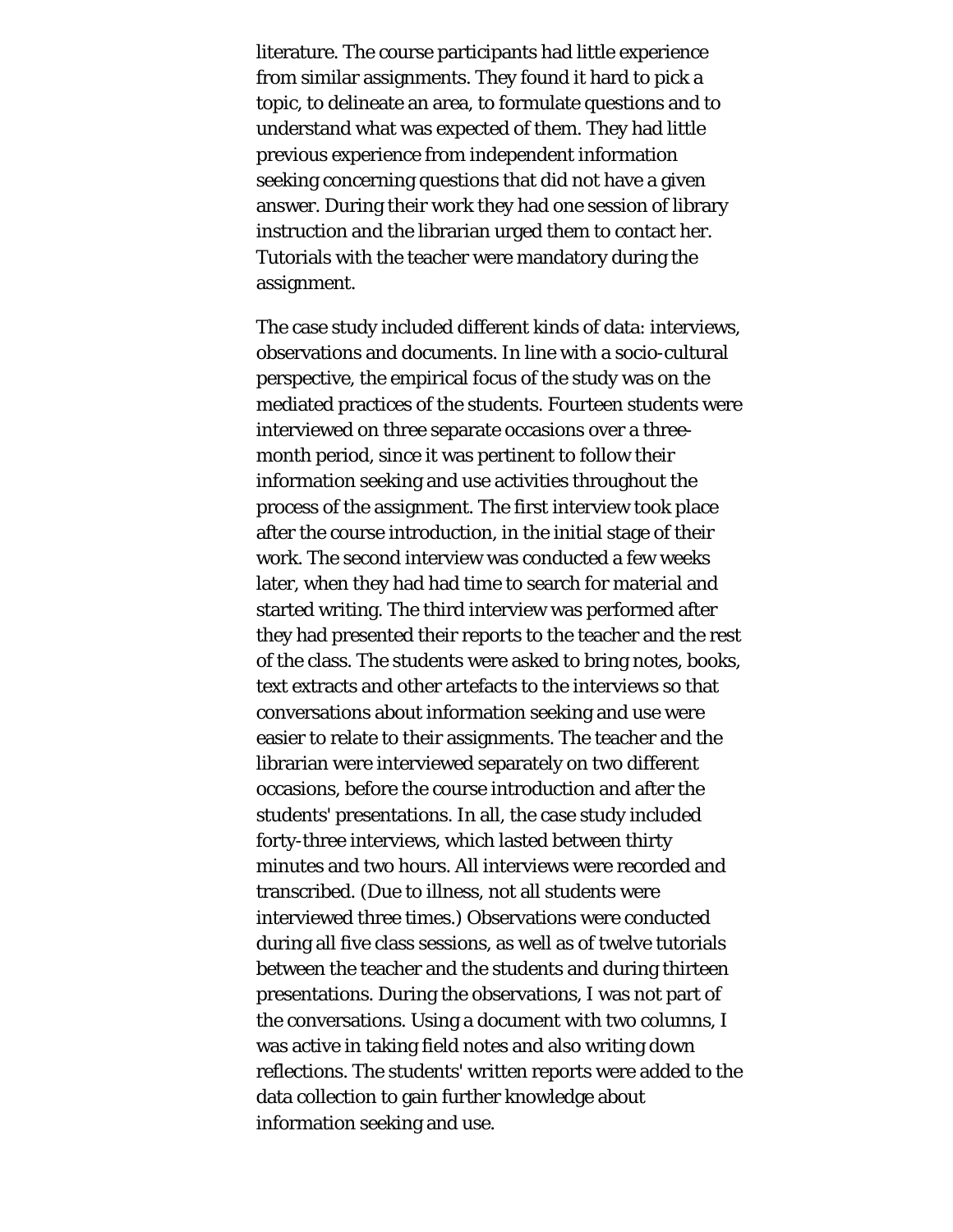Much of the time, I was present in the school to follow the interaction between students, the teacher and the librarian. I was given access to the school, to the lectures and to the tutorials by the principal, the teacher, the librarian and all the students in the study. They were all well informed of the purpose of my study and they generously shared their experiences with me. Due to my presence and questions about information seeking and use, it is likely that the participants paid more attention to this topic than they would have done otherwise. The study followed the research ethics principles in humanisticsocial scientific research developed by The Swedish Council for Research in the Humanities and Social Sciences.When excerpts and citations from the data appear in the text, a translation has been made from Swedish into English. Students are referred to as fictive proper names, teacher or librarian and numbers (1-3) are used to mark which interview is referred to.

The socio-cultural perspective guided the analysis, by focusing on interaction between teacher, librarian and students. The analysis was conducted in several stages, including a descriptive level where the students' progress was described chronologically and the material was thematically coded in relation to the theoretical framework as well to previous research (cf. [Merriam 1988](#page-26-0)). Broad themes such as information seeking, information use, interaction, tools, and learning were generated. Through openness to, and careful, repeated readings of the empirical material, new facets and angles emerged. Following this a scheme was created with categories and sub categories, for example school library, sources, support, selection, credibility and text production, using Atlas.ti for administrating the large amount of material. Finally, the findings were interpreted using the theoretical framework and previous research.

#### **Findings: aspects of information literacy**

In this section findings are presented and discussed. By exploring how adult students, teachers and librarians interact around information seeking and use, what tools are used, and how information is used by adult students to construct knowledge and make sense in the practice of working with an assignment, several aspects of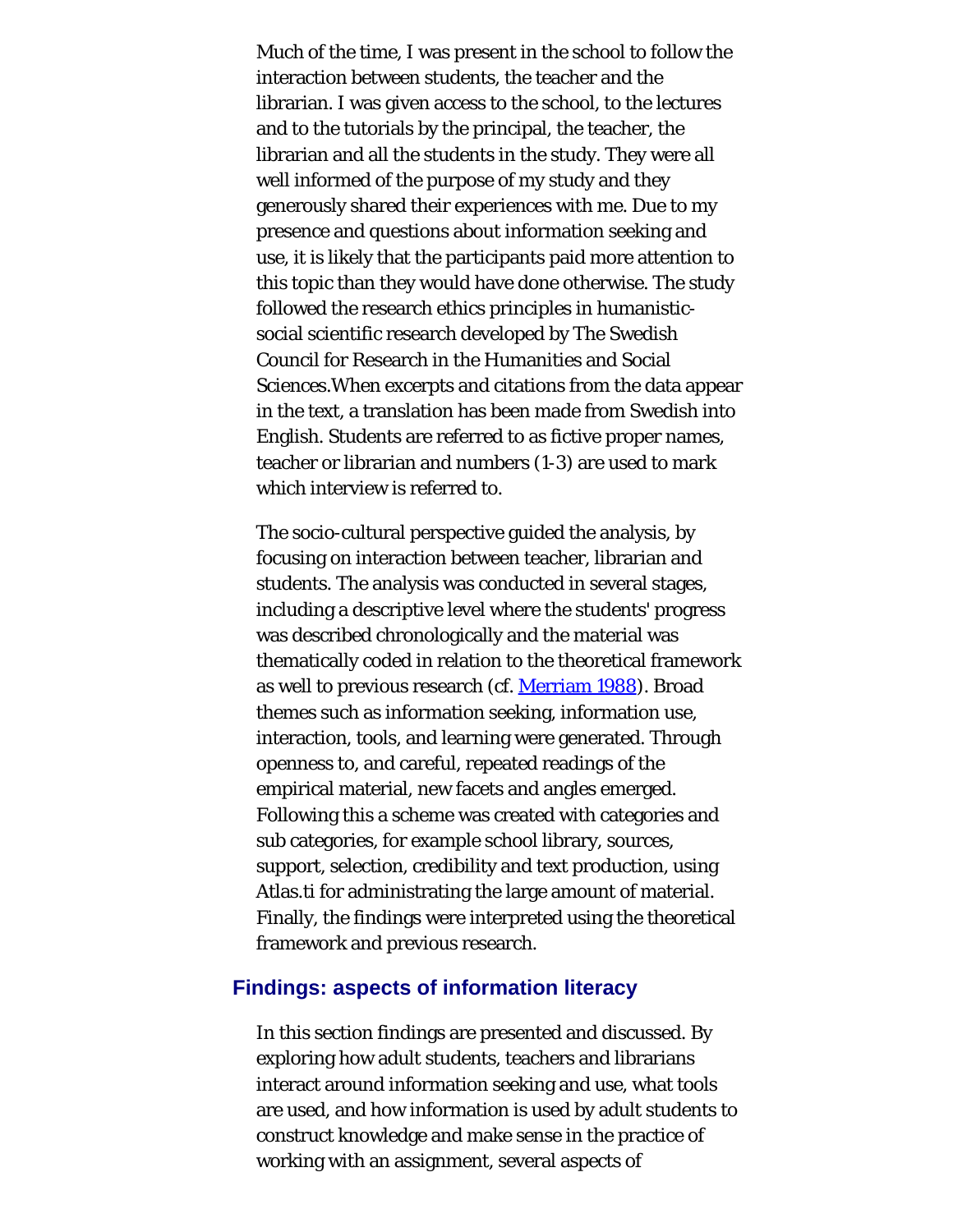information literacy were identified in the tension between the school's practice and the students' self-directed learning. In this context self-directed learning meant that students to a great extent were responsible for their own learning, within the frame of a specific assignment. They had to take initiatives, set goals, formulate problems, identify relevant resources, choose appropriate methods, work with analysis and present their results in written form. The findings show that self-directed learning entails a number of critical aspects of information literacy in connection to students' opportunities for learning.

## **Quantitative or qualitative information seeking**

Information seeking was generally perceived by the students as searching through Internet search engines. The study revealed that what may be called *quantitatively oriented information seeking*, to quickly search through large entities of information, preferably through a search engine, did not constitute a major problem for the students. Efficient search engines yield numerous pages of results, just through entering one or two keywords. Most of the students searched for information in this way at one or two occasions during first two weeks of the project period. The major part of the students found their material during the library instruction session in the computer lab, where the librarian demonstrated databases and presented different search techniques. The students did not repeat the search for information on further occasions, but were satisfied with the information they had found, and instead devoted much time considering how they could make use of found information. This information significantly influenced how the reports were finally designed. Much time was spent choosing extracts and examples from an extensive material and in different ways trying to get the information to be consistent with the chosen topic. Few examples were found of *qualitatively oriented information seeking*, i.e. searching for information in a more focused, critical way in order to obtain information of a certain quality, character or genre which is an important part of self-directed school work. This was related to the fact that few of the students were explicit concerning a conscious information strategy, and they did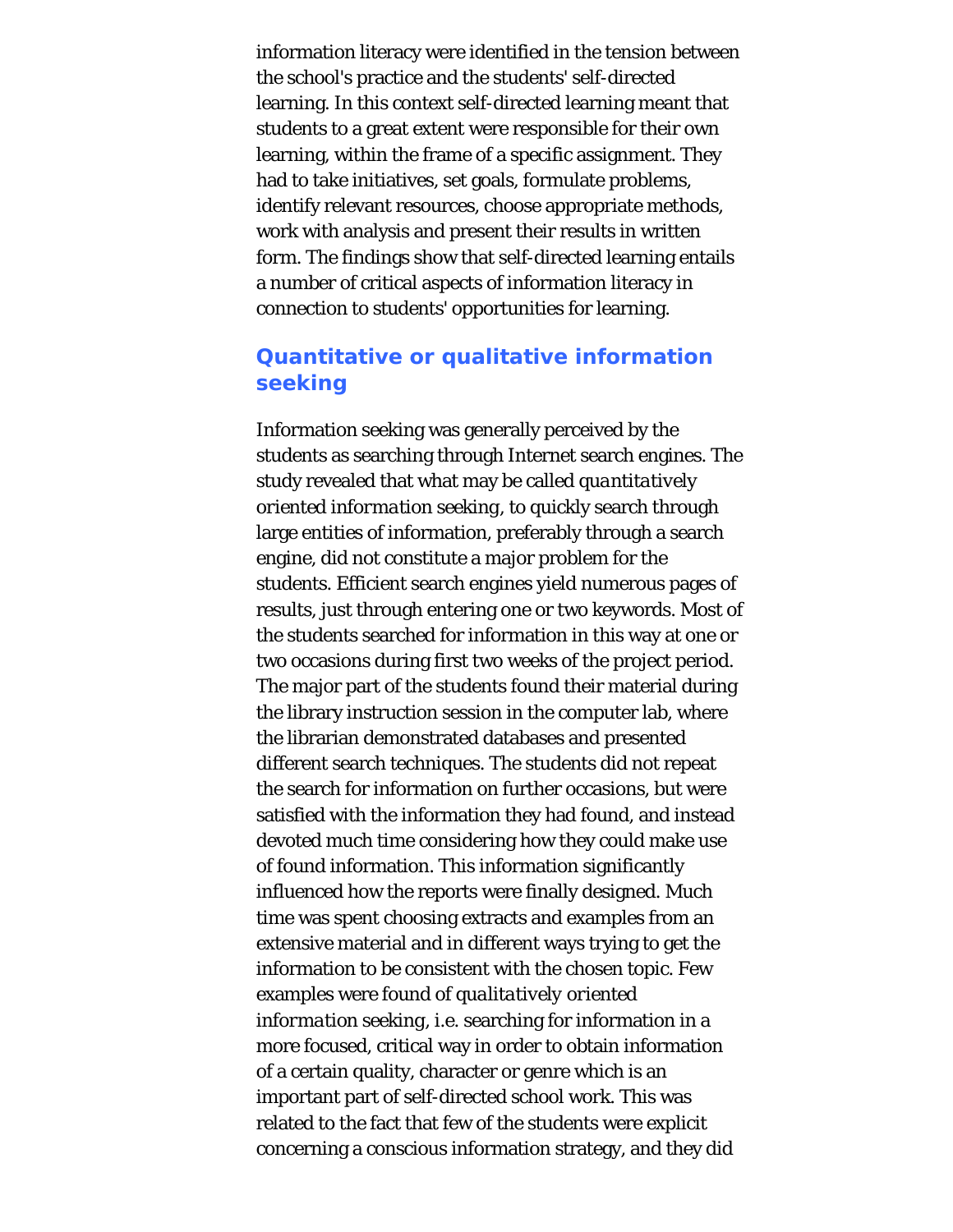not analyse how they would go about seeking for information.

The study further shows that interaction during work on the assignment was rather limited, especially concerning information seeking and use. The fact that information seeking and use did not lead to conversations suggests that these activities were not visible parts of the task, even though the teacher and the librarian had emphasised seeking and use in different ways in the introduction to the assignment. Previous research has shown that in order for information seeking to be noticed in educational practices, the assignment needs to be designed in a particular way where the teacher explicitly regards information seeking as an integral part of the task ([Limberg and Folkesson,](#page-26-0) [2006\)](#page-26-0). In this case, information seeking was rendered invisible, despite the design of the assignment, and despite the teacher's ambition to raise it as essential. The conversations that were observed treated information in a way that, from a library and information science perspective, could be described as superficial. In most cases, information seeking was only perceived as searching on the Internet. One reason for this was that information was not seen as something distinct in the work, but was such an integral part of the process that it disappeared. Both the students and the teacher had an everyday understanding, as opposed to a more theoretical or critical understanding, of what information might be in this context.

## **Open or closed information seeking**

One aspect of information literacy that was identified was the lack of understanding of the complexity of information seeking and use concerning the interplay between openness and responsiveness versus the ability to define, interpret and place information in different contexts (cf. [Kuhlthau, 1993,](#page-26-0) invitational mood/indicative mood and [Heinström, 2002,](#page-26-0) broad scanners/deep divers). During the investigation it became clear how difficult it was for the students to seek and use information that, on the one hand, satisfied the need for information, but on the other hand, did not involve information overload. Concerns about getting too much information or not finding enough information were expressed during the work, as well as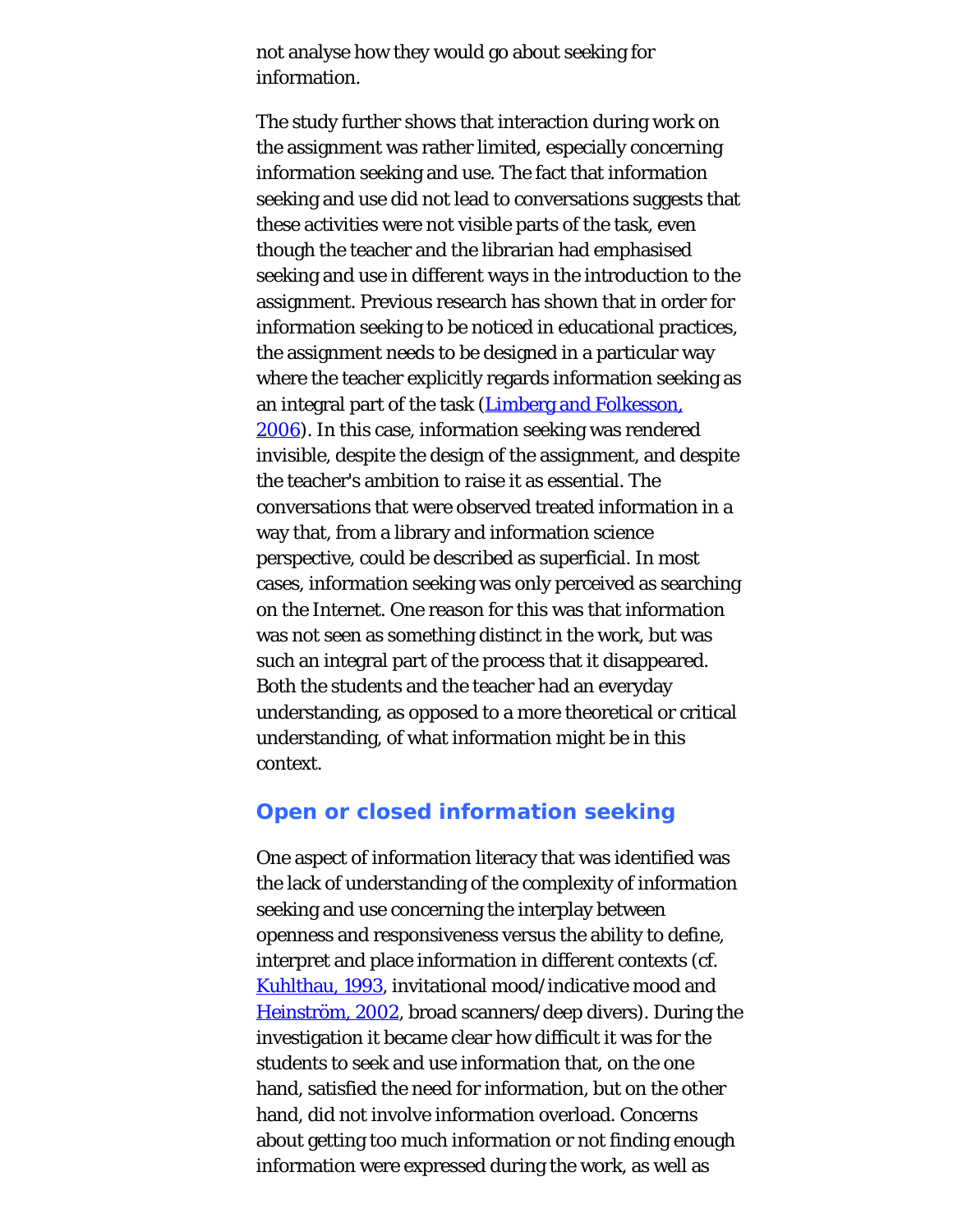concerns about finding information that was rich enough but not too advanced.

Conversations about information needs during the students' work did not take place for the most part. In traditional school work the teacher asks questions that have given answers, and it is relatively easy to identify what information needs exist. In self-directed, researchbased school work, there are no simple answers and, as a consequence, information needs are more complex and unclear. They may also be dynamic, changing as the task transforms. How information needs are perceived by the students is related to their understanding of the task and its complexity. An assignment of this nature often requires a reassessment of information needs, as the understanding of the task increases. Information needs can be expected to be negotiated and renegotiated during information seeking and use. But such an attitude was not prevalent in the student group that was part of the case study. During interviews, several students (e.g. Diana, Eve and Louise) described how they typically went about seeking information and gathering material, going on to readthroughs and starting to write. Most did not repeat the search for information, but sought information on one or two occasions after the course introduction and were satisfied with what they had found. The students' information seeking can consequently be described as linear. An issue central to information needs is about knowing when to be satisfied, when enough information has been gathered. Determining sufficiency was not obvious to the students and what was perceived as enough depended on the student's own opinions. Working with research-based school assignments, the work should ideally be driven forward by a question. In practice, it was instead the information found that determined how the question was asked:

> *Often, I leave the question open, and then I twist the question so that it fits with what I have actually done. I find it more difficult to decide on a question first, and then proceed. I often come up with a question in the middle or the end of my work. (Interview Karen: 3)*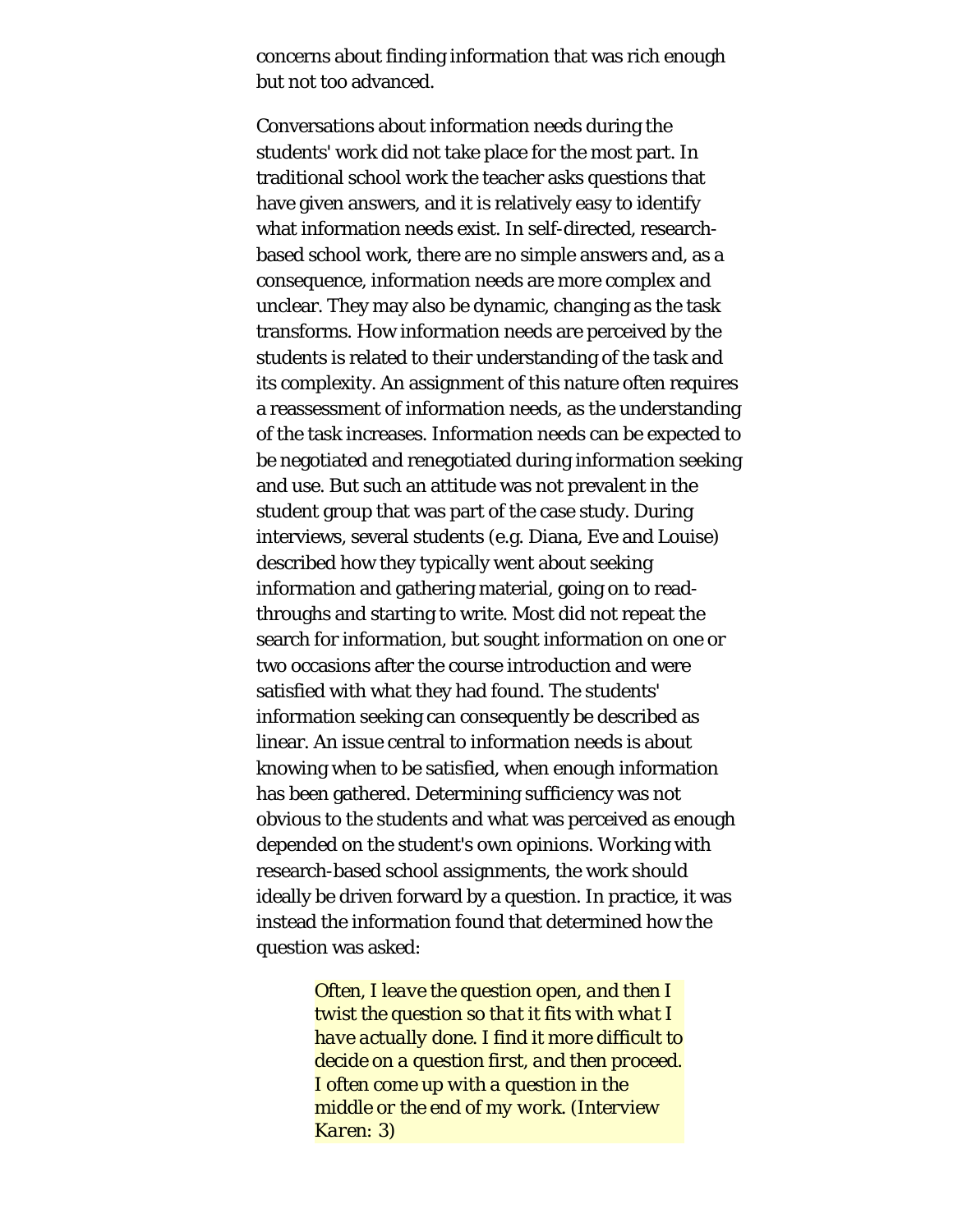It could, on the basis of the collected data, seem that the students did not take command of their work and that coincidences decided the outcome. This aspect of open or closed information seeking highlights the close interaction between information seeking and information use.

## **Interaction and communication about information**

Dialogue between the different actors was quite limited during the work. The assignment was rarely discussed among the students and conversations with the teacher or librarian occurred primarily at scheduled appointments. School practice is often based on a tradition of asking and answering questions. During the work with the assignment, it was mainly the teacher and librarian who posed the questions, rather than the students, in spite of the character of the assignment. Dialogue could be characterised as traditional, as the teacher and the librarian asking questions, while the students replied.

The findings show that the students' understanding of the role and significance of interaction varied depending on who they were talking to. Conversations among classmates mainly revolved around the delimitations of the assignment or submission dates. Interaction with the teacher was seen by most students as important for the progression of the assignment. The teacher's statements were accorded authority and were unchallenged. Conversations with the teacher were deemed necessary by most students so that work could continue in the right direction. However, a few students did not perceive this interaction as essential to their work, but prioritised time to work on their own. Students' views on the function of conversations with the librarian differed from the findings of some previous research studies. According to previous research, interactions between librarians and students are often focused on the technical aspects of information seeking ([Limberg and Folkesson, 2006](#page-26-0), p. 25; [Sundin](#page-26-0) [2008\)](#page-26-0). Interaction in this context focused mainly on how a topic and research questions could be formulated.

> *Librarian: What are you going to work with? Jenny: Stress and health.*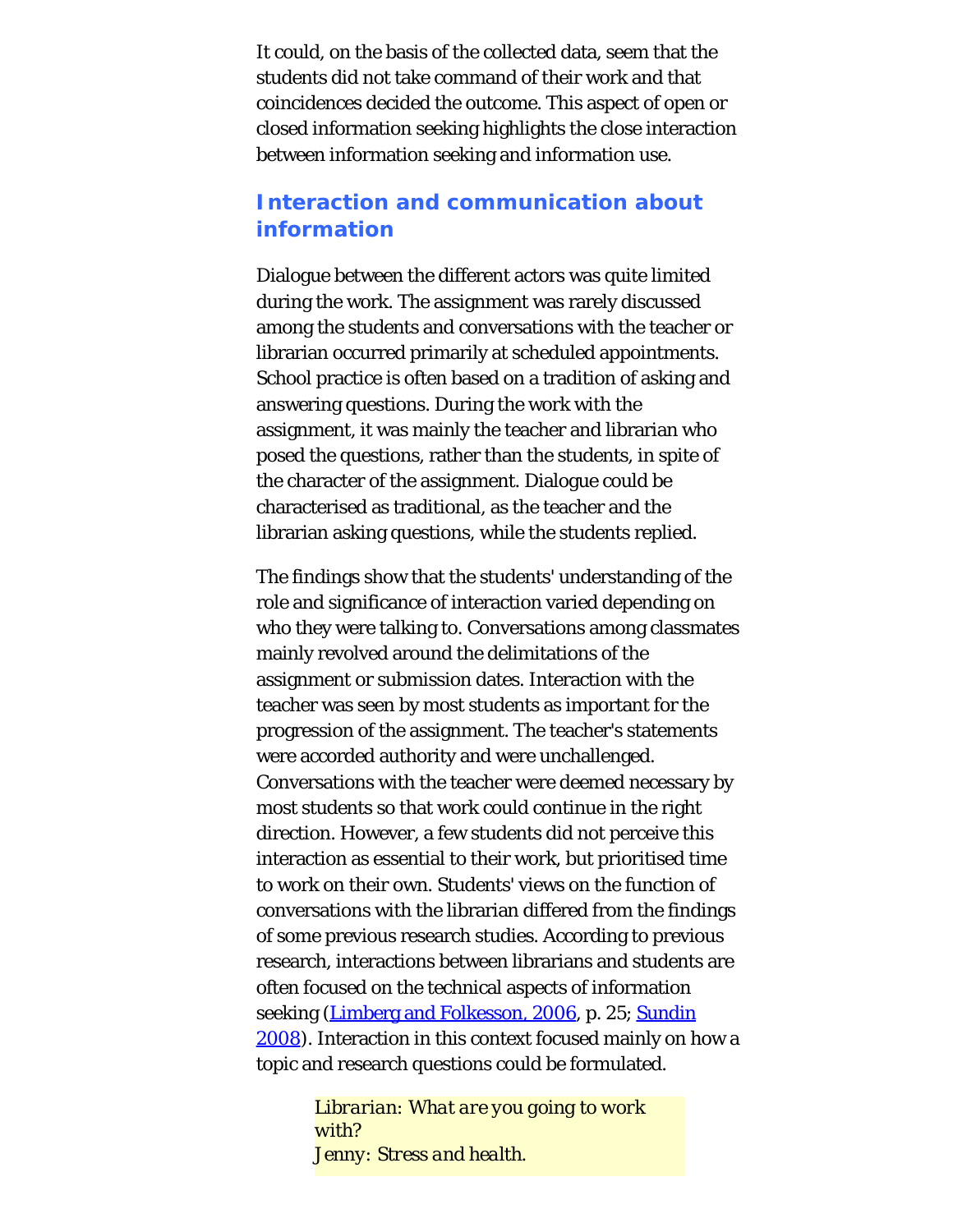*Librarian: What about stress and health? Jenny: Why everyone is in such a hurry. Librarian: Do you mean that society creates stress? What is it in society today that makes us feel stressed? What is society really? Jenny: It's like you have to be busy all the time. It's like you have to do lots of things, or everyone will think you're lazy [...]. Librarian: Is it about lifestyle?[...] (Observation protocol 2)*

It should, however, be added that in most cases the librarian initiated these conversations. The teacher maintained that the librarian had an important role to play in the students' work since she was an expert in information seeking, but due to time constraints, they did not talk much about the students' progress. According to the librarian, interaction between the librarian and the teacher mostly concerned materials.

One area that did give rise to interaction was the selection of topics. Students who chose topics they found important on a personal level were, unlike others, very engaged in the assignment. The topic itself also played a major role in information seeking. Another area that prompted interaction was research questions. In this context, three dilemmas were identified. Students who were highly engaged in their topics found it difficult to specify one or more questions in the way that was required by the teacher because they had difficulties in formulating research questions and distancing themselves from the topic, as shown in the example below.

## *Teacher: What are you going to write about? Fatima: Work and unemployment in Sweden. What are workers' rights and obligations and what are the rights and obligations of unemployed people. Teacher: How do you mean? Are you going to compare? Fatima: Maybe. What do I have to do to get*

*a job? Teacher: What do you need to find out? Fatima: I heard of a woman who went to the Employment office and they told her off*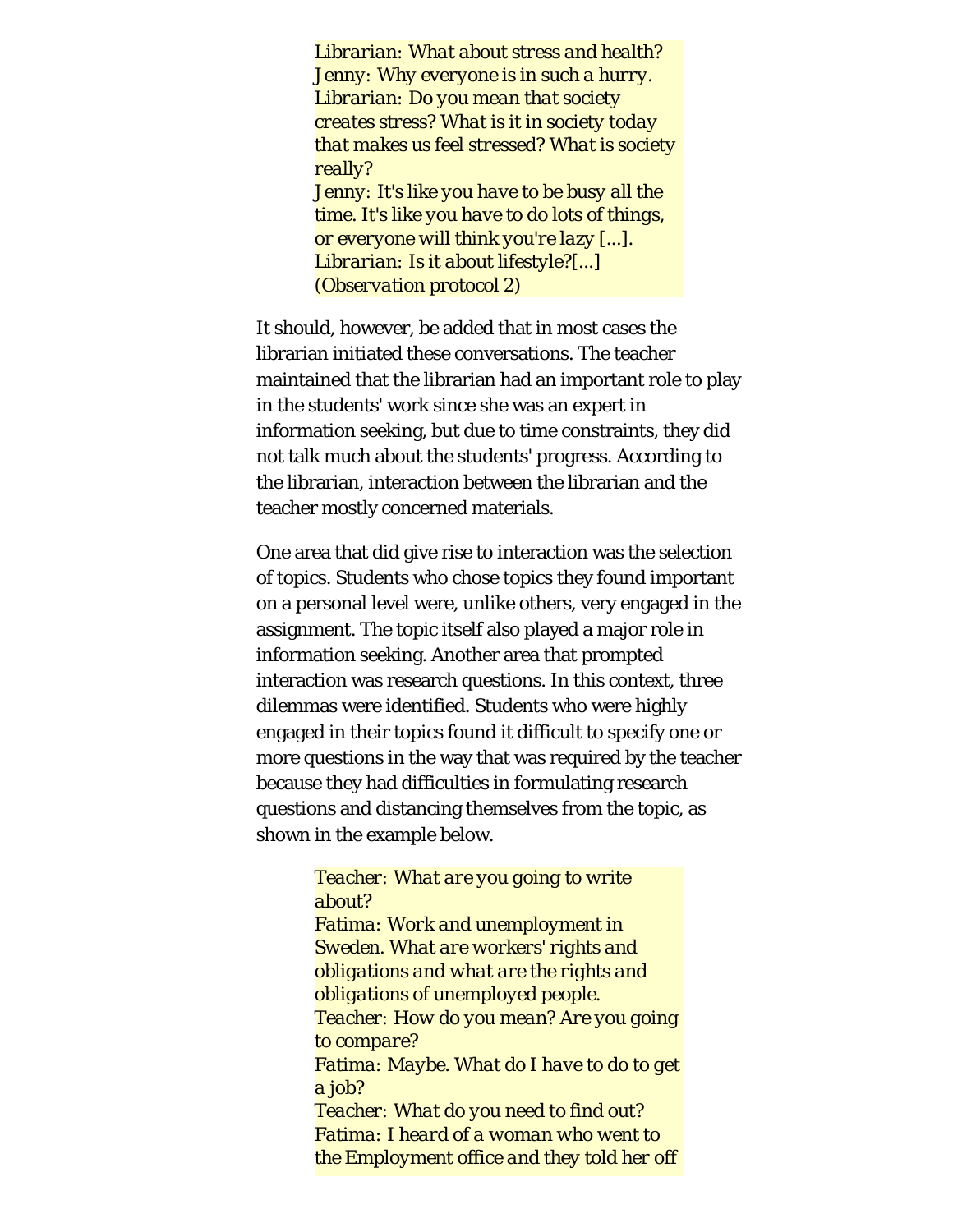*for not going there ten years ago. But what was she supposed to do? So, how are you expected to inform unemployed people of the rules? Teacher: Is it just immigrants? Fatima: No, everyone. But mostly immigrants. I'm concerned they don't know the language. (Observation protocol 7)*

The second dilemma concerned formulating questions in the form that was expected according to school norms. The third dilemma covered the problem of formulating research questions that went beyond simple factual answers, as shown in the first interview with Caroline.

> *Interviewer: You mean that you don't have a research question yet? Caroline: No. Or, what is right and what is wrong and why. That's it. Interviewer: Why people pirate copy? Caroline: Yes, but I know why. It's because it's cheaper. (Interview Caroline:1)*

The study showed that the absence of interaction had several reasons. The assignment was not prioritised by the students as much as courses in nursing were and information seeking was not understood as an important part of the assignment. Some did not want to spend time asking questions about information seeking and use, and a few students found the ever-increasing questions from the teacher and librarian difficult and avoided conversation. Some students thought they did well enough on their own.

The findings show that information literacy can be understood as a communicative skill in which actions, both physical and verbal, are an expression of what we have learned (cf. [Sundin and Johannisson, 2005b](#page-26-8)). Information literacy in this context is thus not only an individual skill, but also a communicative activity. One conclusion from the study is that conversation, or rather the lack of conversation, led to difficulties for the students in developing knowledge of information seeking and use. The fact that teachers, librarians and students communicated so little, verbally or in writing, relating to various aspects of information literacy, resulted in a failure to detect major changes in information seeking and information use as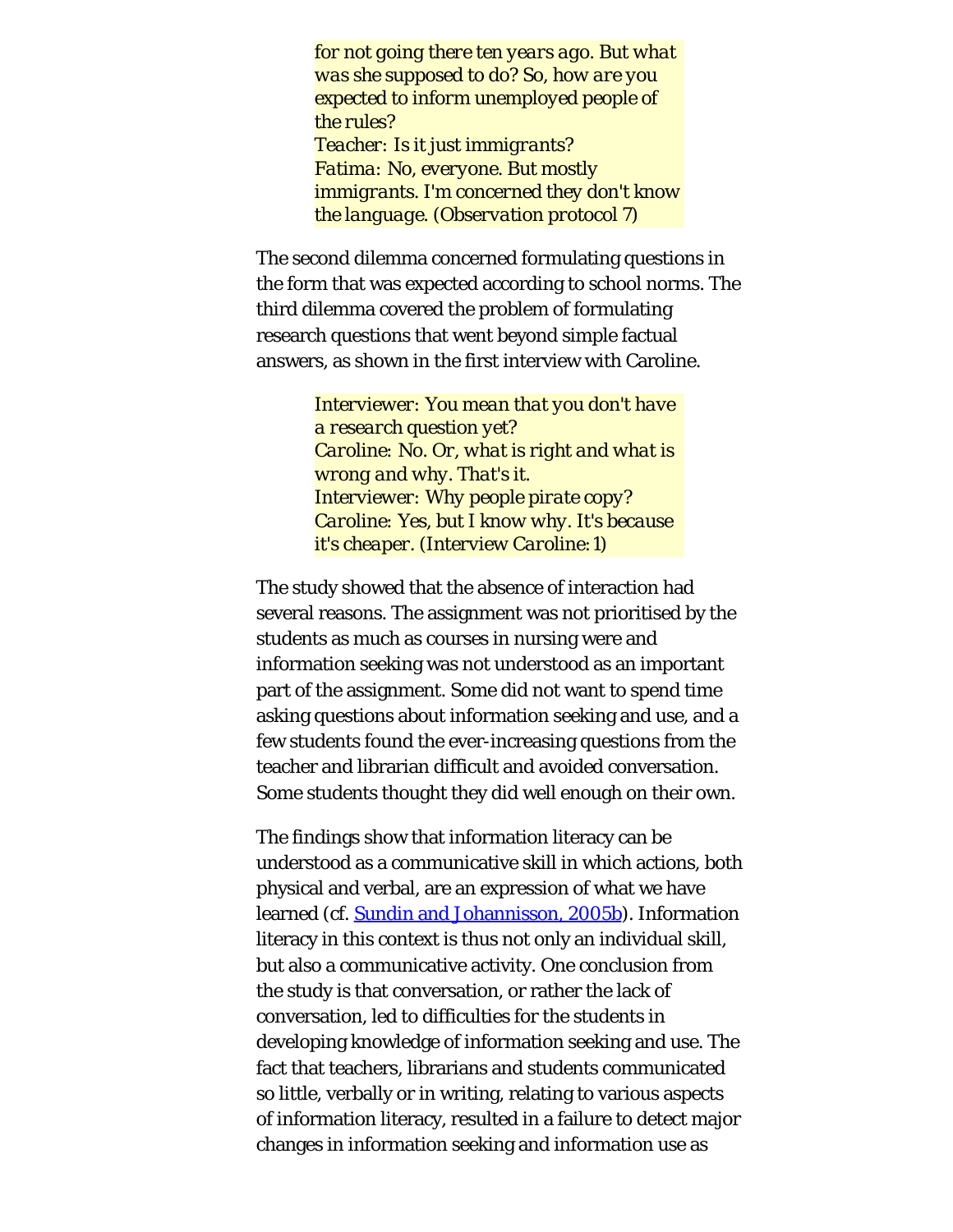tools for learning. The results reveal that if language, our most important tool, is not used to understand these aspects of complex assignments it will be difficult to develop knowledge about them.

## **Identifying and using tools**

Instructions for the assignment, grading criteria, teaching and individual tutoring, worked as tools and support for the assignment which in various ways helped the students to structure their work. The degree to which these tools and support were identified and used by the students varied in the group. Some students actively sought support, especially support from the teacher and the librarian. Other students preferred to work on their own. This stems from different interpretations of the tools relevant to the assignment. Another explanation of the differences in the use of tools was that they were not sufficiently visible. Several reasons for rarely seeking support, or using various tools for information seeking and use, were expressed by the students: They did not identify information seeking and use as essential parts of the assignment, they had difficulty expressing their needs to the librarian and the teacher, they were uncertain about what was acceptable to ask questions about, they did not dare to ask for help because of a fear of information overload or they did not ask for help because of difficulties in responding to the teacher's or librarian's questions. Others did not understand how talking to a librarian could benefit their work.

Reasons why some scaffolds and tools were used by the students while others were not can be linked to different perceptions of the needs for tools and support. As stated earlier, the students' views on information seeking were relatively limited, so it was difficult for them to picture how the librarian and other people might help. When information seeking was perceived as entering one or two keywords in a search engine, it was unlikely that the students could appreciate what the librarian might be able to contribute with. When it was difficult to see how the librarian, who actively encouraged students to ask her for help, could help, it became even more difficult to see how other people could support their information seeking and use.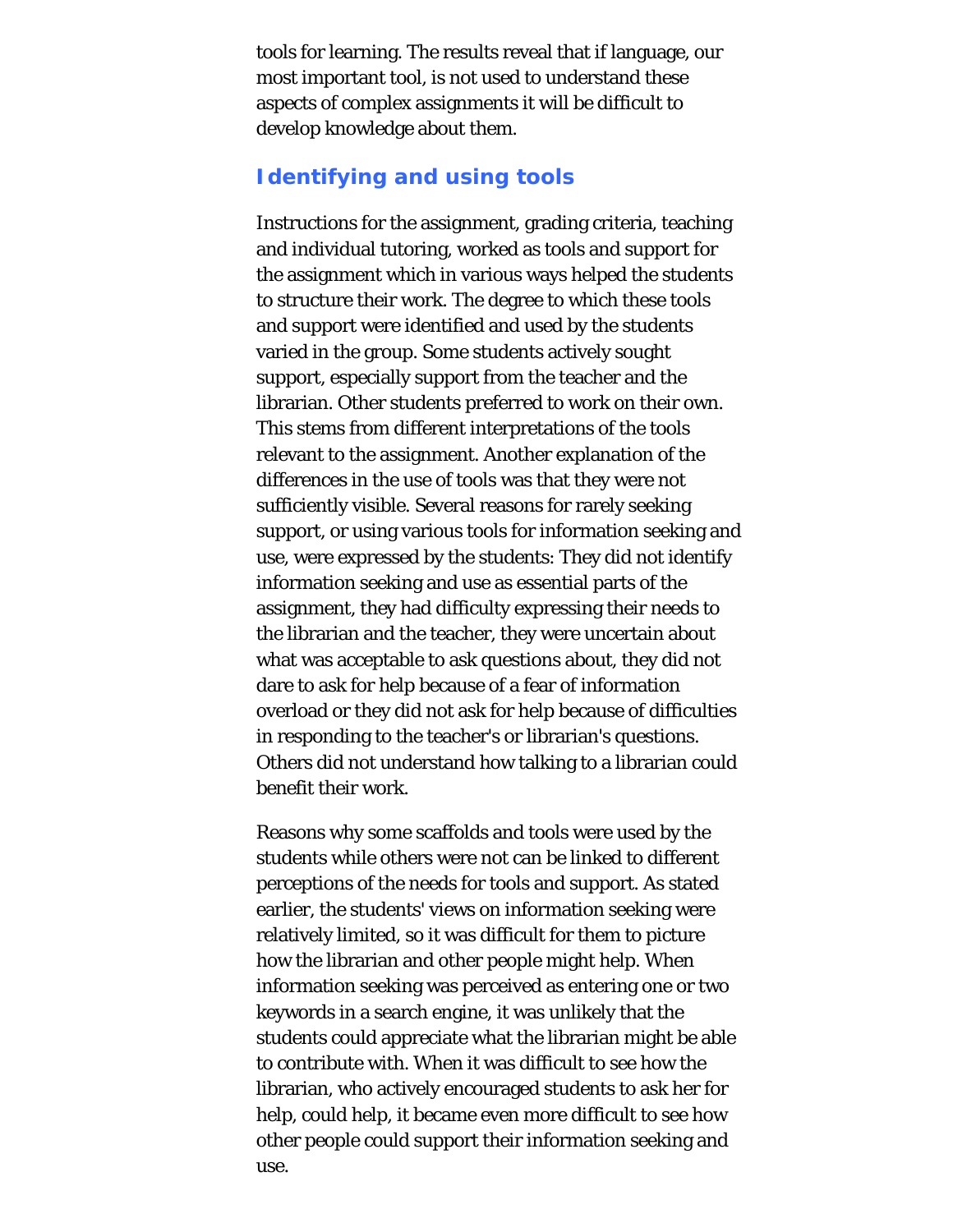The findings suggest that information literacy also can be linked to the efficient use of tools and support. The way in which students searched for and used information was formed in interaction with the tools and support that were identified during their work. Support and tools offered by the library were not used to any great extent. It was partly because the students did not identify the support and tools, and partly because they had not learned how to use them. It was difficult for the students to understand what kind of support the librarian and the teacher could offer, other than to point to specific sources, when the school assignment seemed so unstructured and unfocused. When the students did not see information seeking and use as essential to the assignment, they did not actively seek for support. Instead information seeking and use was perceived as peripheral, and the students did not appreciate any direct usefulness, other than that it was required to pass the assignment. Difficulties with using computers and the Internet made qualitative information seeking demanding. It was challenging for them to reflect on their work and information seeking, as the tools that could have helped them, were not really available in both intellectual and physical terms.

## **Critical approaches and credibility**

In a previous study, [Nilsson \(2002\)](#page-26-0) examined sixty pupil texts and the results reveal that most of the texts could be described as reproduced texts, where the pupils copied, sampled, repeated and duplicated text from different sources. Consequently large parts of the pupil texts did not originate from the pupils themselves. The pupils reproduced facts, often in a fragmentary manner and only in a few cases was it clear that the pupils drew conclusions. An analysis of how the students in this case study produced text based on categories created by [Nilsson](#page-26-0) [\(2002\)](#page-26-0) showed that several categories were used. In the study at hand the students' written reports reveal copying, sampling, referential writing, re-creation of information, extracts from interviews and investigating style. An additional category was also discovered in my case study which is described as author positioning. The boundaries between different forms of text production were not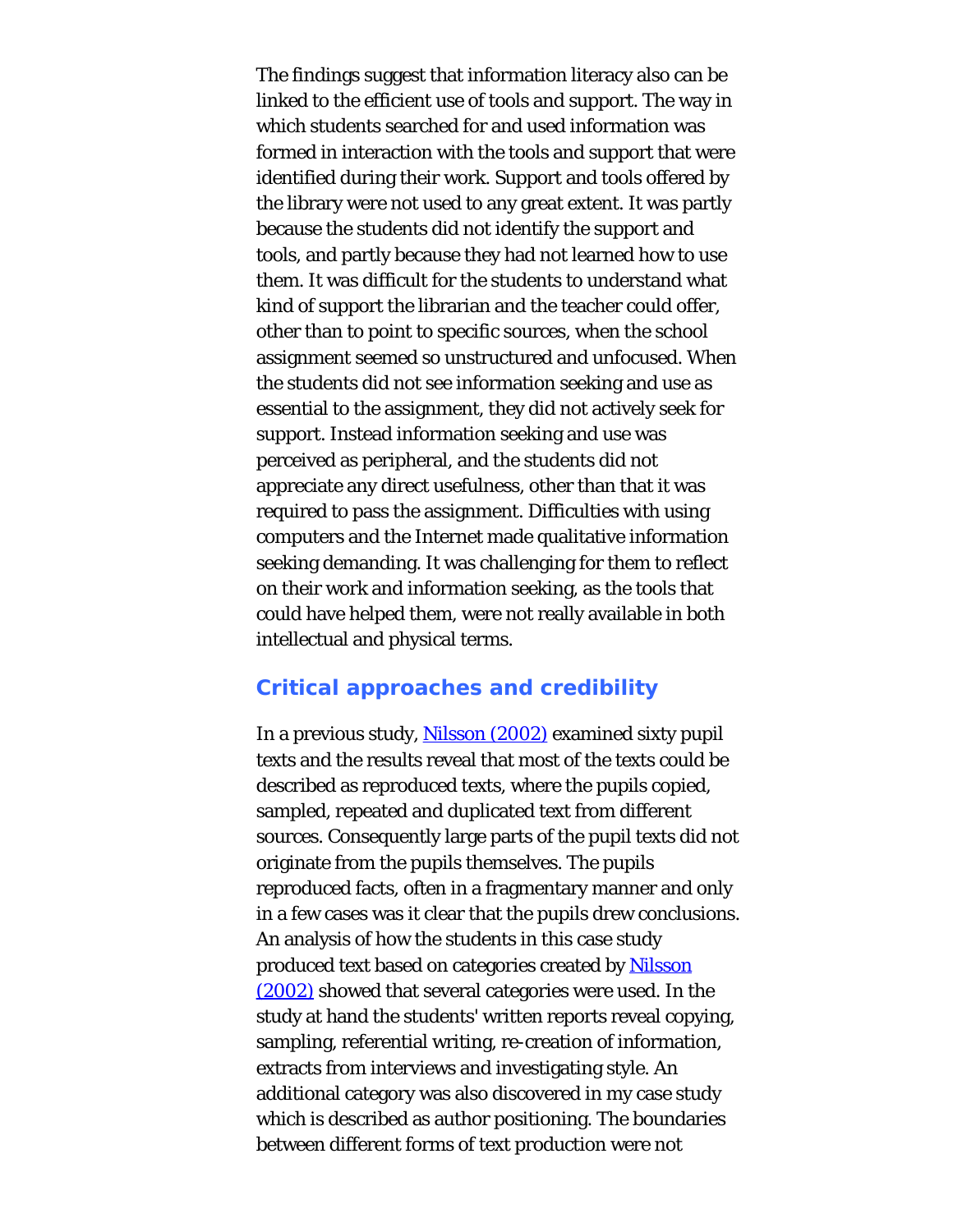obvious, and all reports contained several different forms. As a whole, the reports contained both arguments and descriptions from various sources and personal viewpoints and opinions, but these different representational forms were mostly separated from each other in the reports. The major part of the reports were descriptive, where each source was described separately, while the report's last page contained a discussion section where the author suddenly became visible, and formulated a number of opinions. The majority of the reports consisted mostly of reproduced texts, without discussions of credibility or the authority of information.

| Form of text                  | <b>Student</b> |   |   |  |   |    |   |   |          |   |    |   |  |  |
|-------------------------------|----------------|---|---|--|---|----|---|---|----------|---|----|---|--|--|
| production ABCDEFGHIJKLMN     |                |   |   |  |   |    |   |   |          |   |    |   |  |  |
| Copying                       |                |   |   |  | Χ |    |   |   |          | χ |    | Χ |  |  |
| Sampling                      |                |   | X |  |   | X  | X | X |          | Χ | XI |   |  |  |
| Referential<br>writing        |                | Χ |   |  |   |    | Χ |   | X        |   |    |   |  |  |
| Re-creation of<br>information |                |   |   |  |   |    |   |   | χ        |   |    |   |  |  |
| Interview extracts X          |                |   |   |  |   | X. | Χ |   |          |   |    |   |  |  |
| Investigating                 |                | X |   |  |   | X  |   | X | $\times$ |   | Χl | X |  |  |
| Author positioning            |                |   |   |  |   |    | χ |   |          | χ |    |   |  |  |

**Table 1: Overview of students' forms of text production**

Few of the students indicated what page in a book they had taken text from, even though long text extracts or even entire pages was copied directly.

> *Interviewer: It seems like you used sources in the text that aren't included in the reference list. Maria: Yes. Most of it we took from the Internet. (Interview Maria:3)*

Previous research shows that students who plagiarise substantially are relatively uninvolved in their tasks, have not learned much about their subject over time, are not as interested in learning and understanding as other students and find it difficult to recognise plagiarised text [\(McGregor](#page-26-0) [and Williamson, 2005\).](#page-26-0) In this context, copying could be interpreted as due to lack of experience or unawareness of the procedure rather than plagiarism. In this case it proved difficult for the students to write text that was not only based on personal experience or opinions, and not only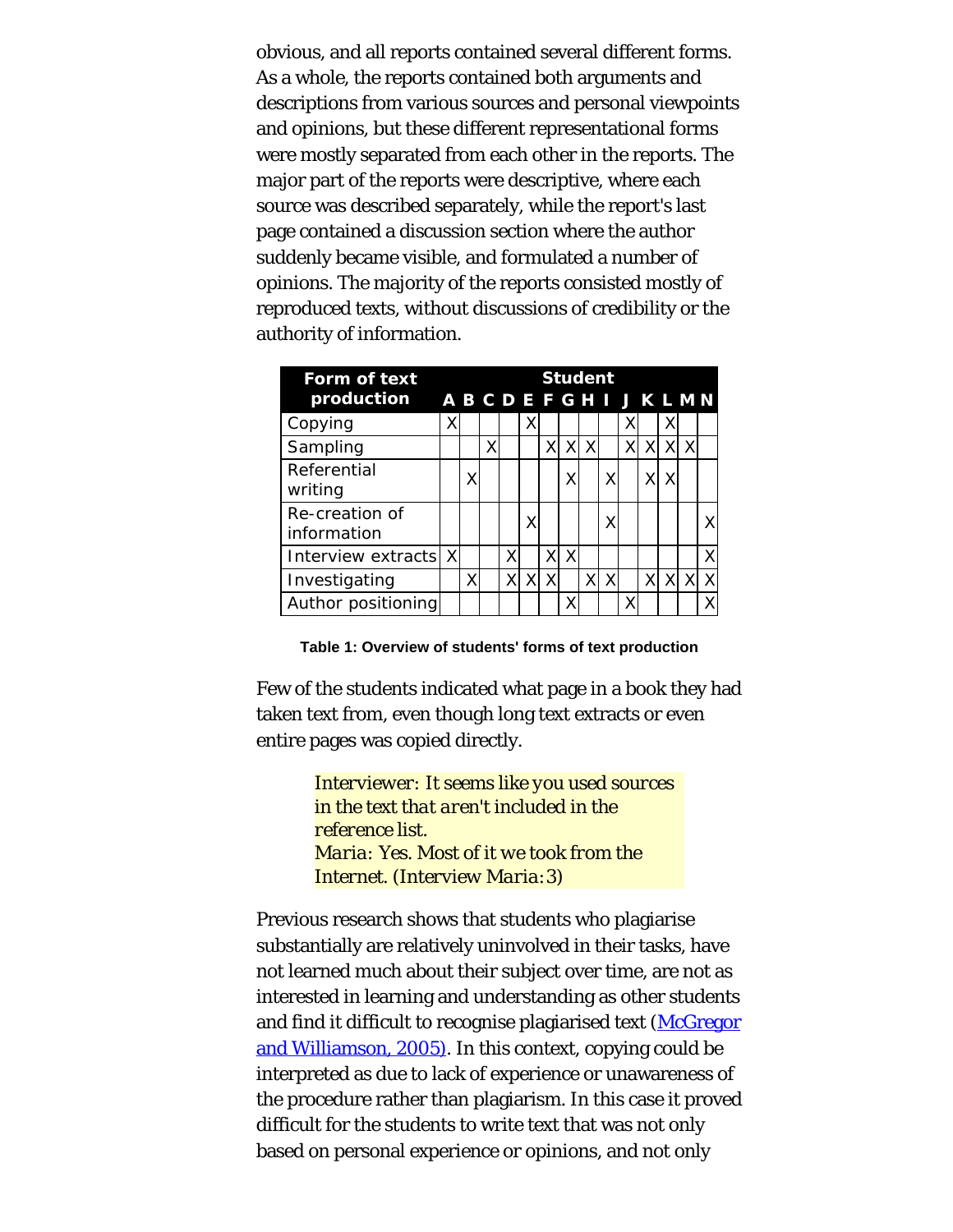copying other texts, but something in between. Few of the students succeeded in what was a large part of the assignment, namely to create their own arguments and positions through writing by using different sources.

In educational contexts students are not only expected to refer to the topical content of different information sources, they are also expected to react and respond to information in various ways. The interviews conducted with the students revealed few reflections and arguments on the evaluation or authority of information. Credibility assessments and critical thinking played no major part in this information practice. Principally, information where the Swedish government was the author was preferred to information from private, individual sources. Printed information, particularly course books, was favored over information from the Internet.

> *I think it's easier to get information from books. To find things you want to find. On the net you open up a page and there's a lot of ... with all kinds of things. In books you find knowledge.[...] There's no nonsense, and that's good. (Interview Helen:1)*

In common with many adult education students at upper secondary level, this group of adult students was not very familiar with ICT tools for seeking and using information in the school context, and most of them found it difficult to use a PC. This is a feature that often distinguishes adult learners from younger students. In **Sormunen and Lehtiö's** [study \(2011\),](#page-26-0) young students preferred Web sources to printed materials, as they thought that textbooks were too general to be useful for writing about the specific topics of the assignments.

From the students' perspective, evaluating information in this case meant making a choice, where one option was considered good or right and the other option bad or wrong. Comparing different information sources in order to highlight nuances or different perspectives was not an approach commonly used in the group, although there were a few exceptions. It was revealed that the students did not lack awareness of critical thinking, but they did not possess knowledge of how the tools could be applied to critically analyse a text, to compare information sources,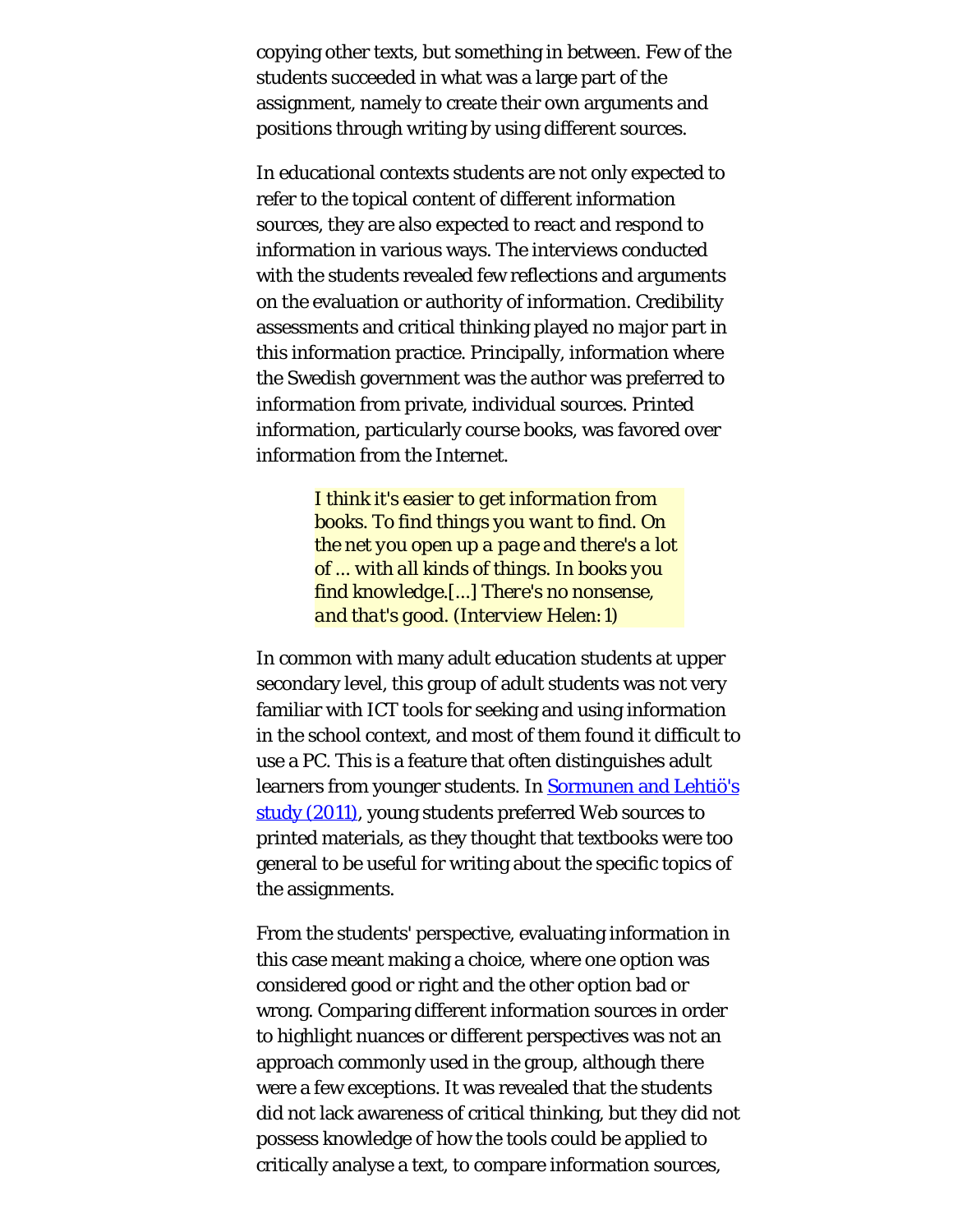or to consider originality in a document they had found. The fact that the students' own ideas, opinions and experiences were not discussed to any greater extent contributed to making it harder for them to develop a critical approach.

## **The character of sources and genre knowledge**

Closely associated with critical approaches and credibility is what might be called awareness of the characteristics of a source, or the ability to understand different genres. Oral or written discussions of texts' origins or objectives (see [Andersen, 2006\)](#page-26-0) were sporadic in the study. It proved difficult for the students to see differences between information from newspapers, textbooks, encyclopedias, or research papers. In most cases, sources were valued as equal and rather than considering genre, information was judged as fact or not fact (cf. **Alexandersson and Limberg**, [2004; Gärdén](#page-26-0) *[et al.](#page-26-0)* [2014](#page-26-0); [Sundin and Francke, 2009\)](#page-26-9).

> *Caroline: It would have been easier not to use newspaper articles perhaps. Interviewer: And used what instead? Caroline: More facts, I mean books. (Interview Caroline:3)*

The focus on facts was still vivid, even though the assignment was research based and no correct answers existed. Facts and correct answers are a heritage of traditional schooling and it seems to be difficult to appropriate other approaches [\(Francke](#page-26-0) *[et al.](#page-26-0)* [2011](#page-26-0), p. 691).

> *Jenny: It isn't exactly facts I've got, it's what different people think and believe. Interviewer: What do you mean by facts? Jenny: Well, that something is decided, definite, in a certain way. Interviewer: And you don't think this is decided? Jenny: No, it's more about how people experience stress. But in a way that might be a fact. (Interview Jenny:2)*

As described above, most of the students had two distinctly separated sections in their reports. In the first section, they used the sources they had found, in the second, they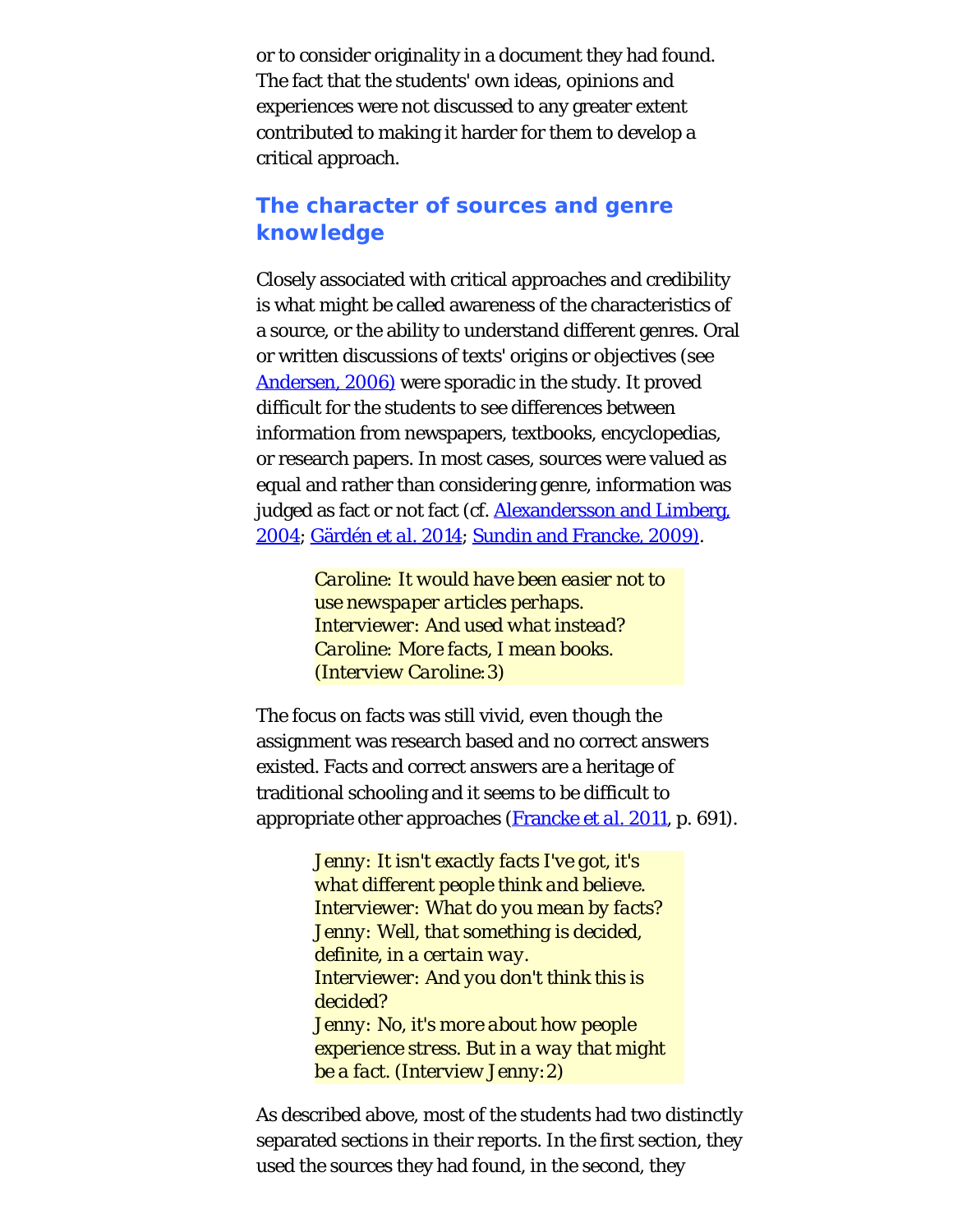expressed their own opinions about the chosen topic. The latter sections were placed at the end of the reports. In some cases, these sections were based on thoughts, ideas and beliefs without bearing on the previously presented text. One reason for separating the report into two sections was that students were unable to use information in the way that learning objectives and grading criteria stipulated. When writing reports at upper secondary level, students are expected to seek and use information from different sources, critically work through different texts and use this knowledge to formulate well substantiated arguments and lines of reasoning. When it comes to writing in school contexts traditionally, deviations from the original text are generally not allowed, while today's school appreciates writing that stresses what is new, as well as the use of texts for new purposes (see **Saljo**, 2005, p. 240). The study exemplified this tension between previous school experiences and the new requirements of learning.

The reason that the students found it difficult to integrate various forms of texts and sources probably also has to do with the culture of adult education, where both rhetoric and the work conducted emphasise that the students' own experiences are important and highly valued. Individual thinking and reflection, rather than critical thinking in student work, were acknowledged by both students and the teacher. The notion that adult students' own experiences should be respected had the effect that critical approaches to information use received little attention.

## **The situatedness of information seeking and use**

The understanding of the contextual nature of information is another aspect of information literacy. The study confirmed that being able to identify what is meant by information or knowledge in specific contexts is one of the most important features of self-directed school work.

In the school context, it is not uncommon for knowledge to become so closely associated with a particular context that it is difficult for those involved to discern the same or similar patterns, rules or structures in another context. For example, some of the students said that they had worked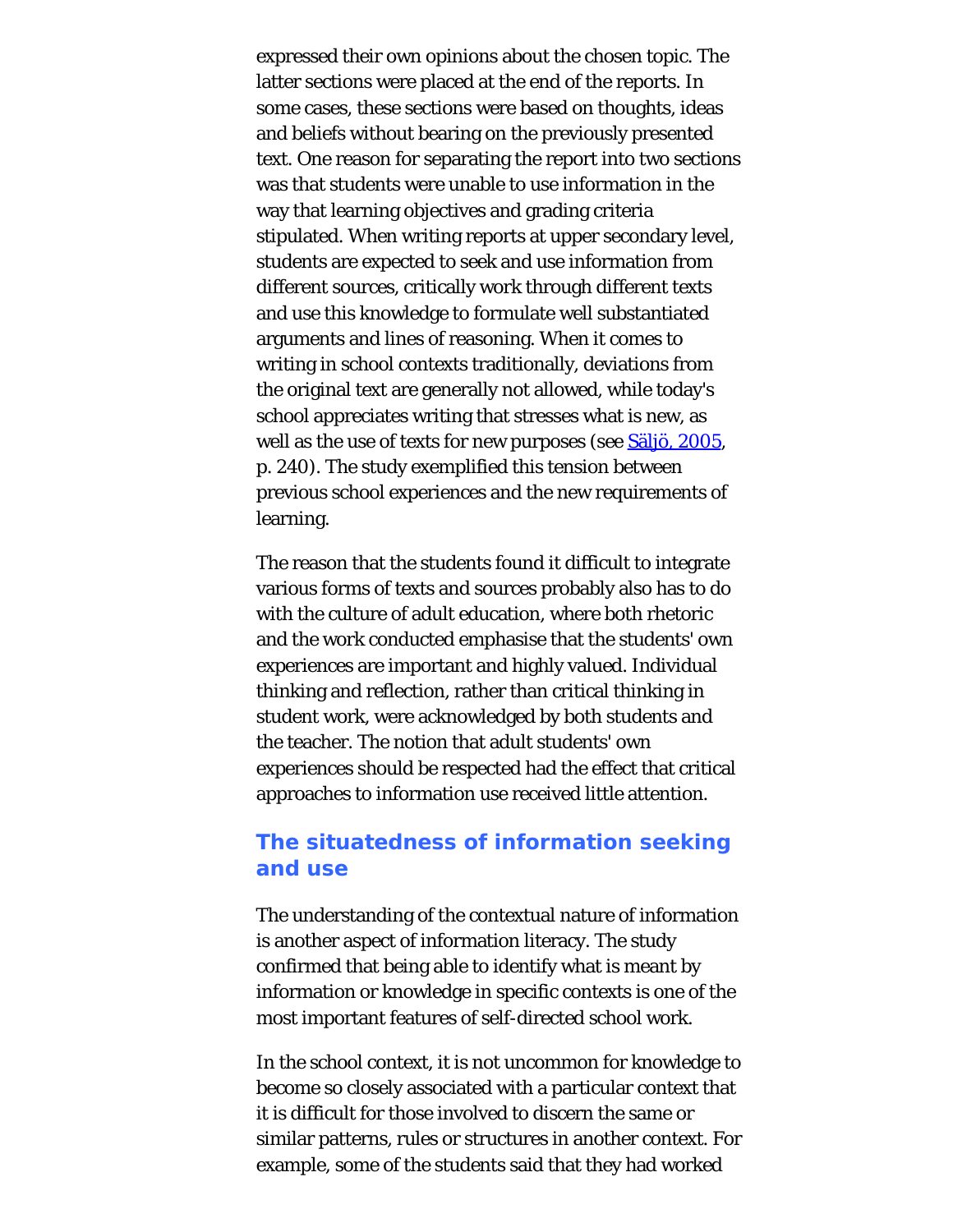with this type of assignment before (albeit not as extensively) and others argued that they had not done so, although they had all taken the same courses. Another example is that previous course literature was not recognised as important for this task, even if it addressed their chosen topic.

The study showed that there was no discussion about how the students worked when they used information from various sources in their reports. Collecting information here and there from various texts decontextualises information and takes it out of context (see **[Pawley, 2003](#page-26-0)**). The students had the opportunity to seek, select and use information and it gave them confidence, but it also put great demands on their ability to manage information. The way in which they sought and used the information for other school assignments (e.g. courses in nursing) was not suitable for this assignment. The medical courses included in the program were more traditionally oriented in the sense that information could be described as correct or incorrect. This way of categorizing information was transferred to the social studies course, in which other approaches would have been more appropriate, thus illustrating how information literacy can be understood as socially situated.

The seven critical aspects that were found to be particularly prominent in the tension between the school's discursive practice and the students' self-directed work are summarised in Figure 1.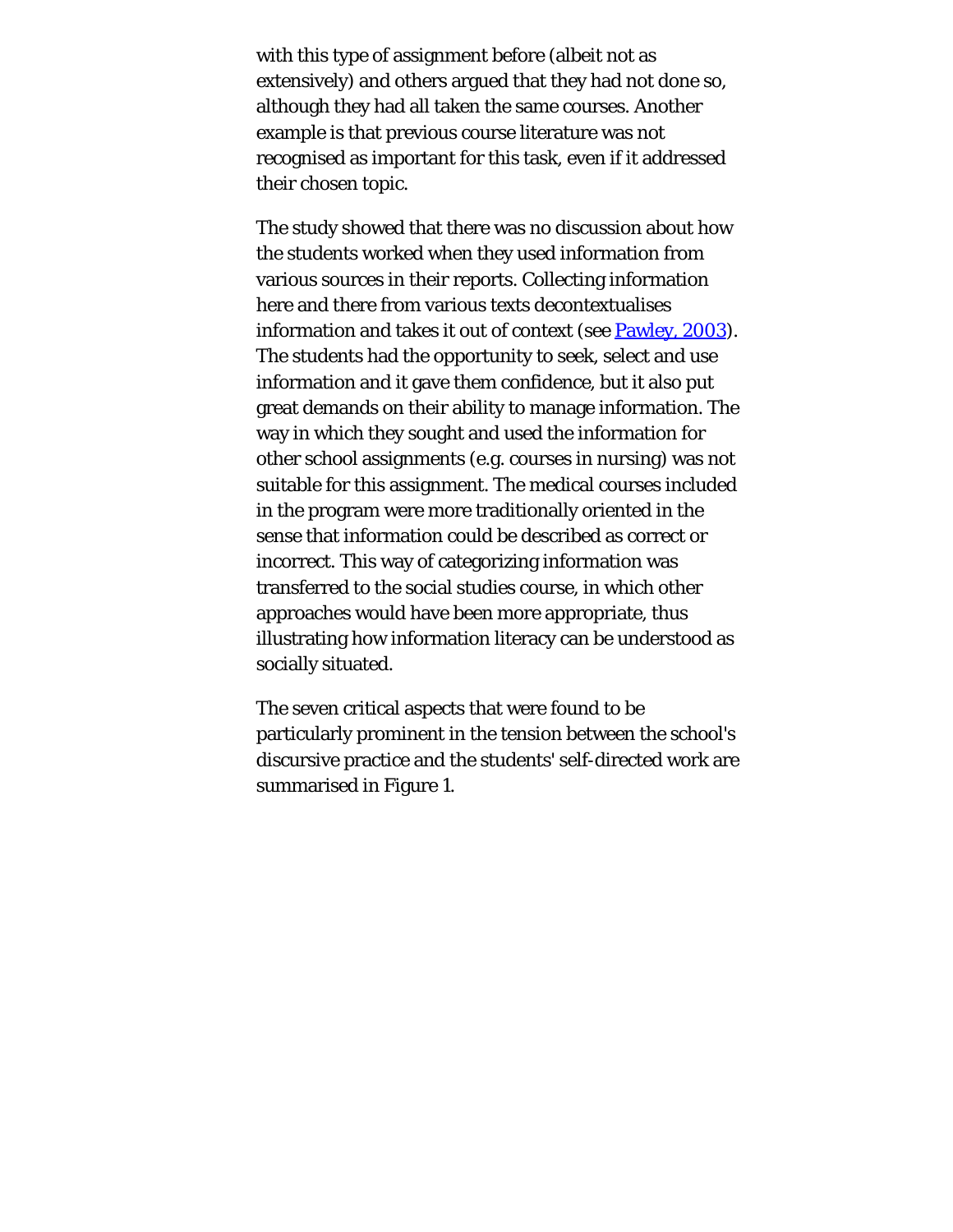

**Figure 1: Critical aspects of information literacy in the tension between schools' discursive practice and students' selfdirected learning**

## **Conclusions**

From a socio-cultural perspective, students develop certain aspects of information literacy in order to function in an environment, such as a school environment with its stated and tacit requirements. Other aspects of information literacy are developed in other contexts, where other standards and rules are valid. To understand more about adult students' information literacy in relation to selfdirected learning, it was essential to follow the work with an assignment from beginning to end, within a specific practice. The case study demonstrates that information literacy in this context can be characterised as communicative, creative, contextual and critical competences.

In spite of favourable preconditions the students in the case study did not actively seek support or tools for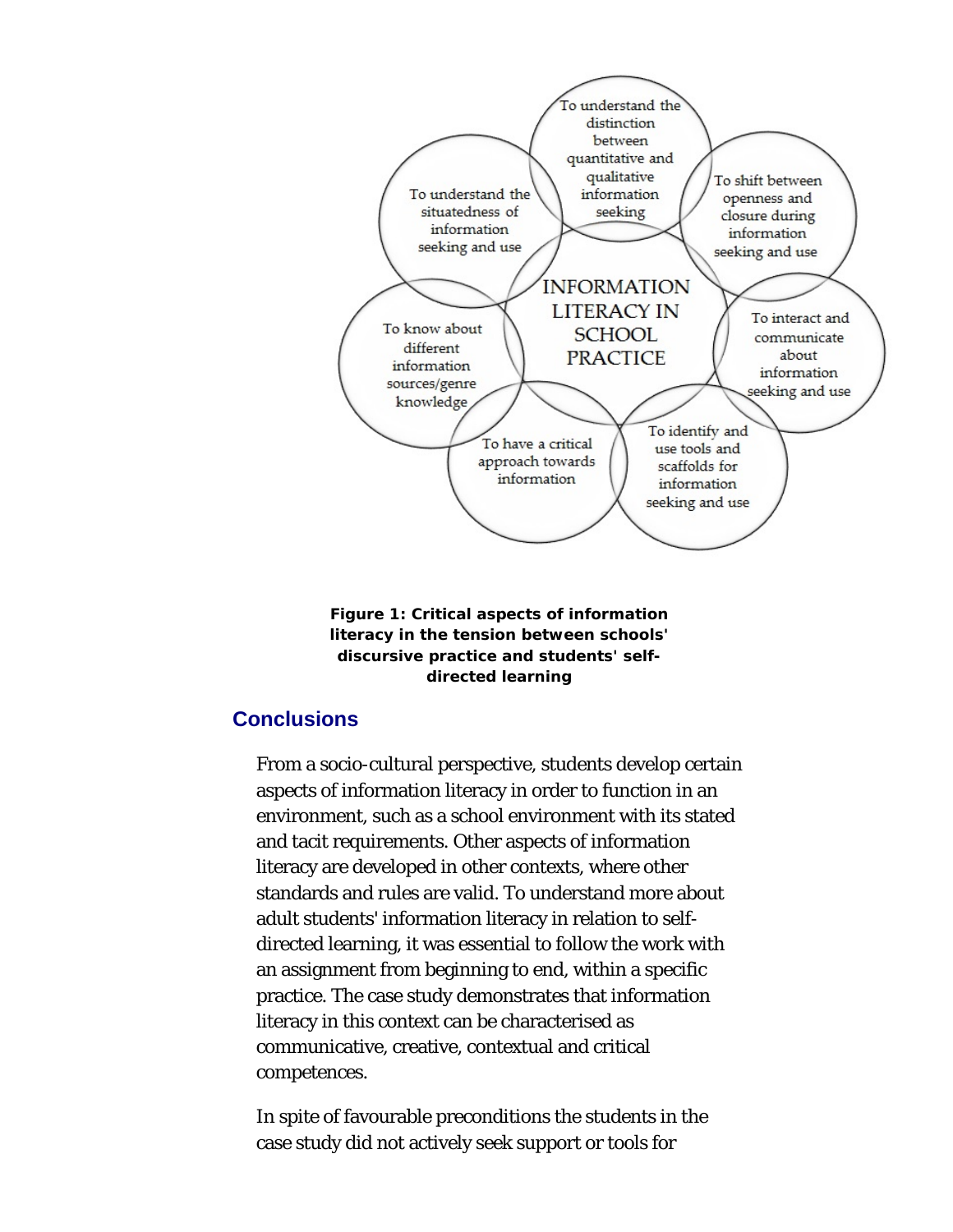information seeking, and the teacher and the librarian did not contribute to any great extent. One reason was that the stakeholders did not share a common frame of reference with regard to the assignment. To understand the requirements of the problem or assignment is part of learning. In order to analyse a research problem, the students need to seek and use information. Information seeking and use can therefore be described as both objects and as tools for learning in self-directed learning.

The findings reveal that the absence of interaction around information seeking and use in the educational context resulted in difficulties for the students to achieve the expected results as they were formulated in the learning objectives. There was, in fact, no difference in the way the actors discussed information seeking and use after the assignment, although all students passed the assignment. When the adult students were working with a school assignment which was research based, they negotiated meaning through discussions with various stakeholders, and through writing text that the teacher gave feedback on. The findings show that although the assignment was described as free and open, the students had to communicate in a particular way for the task to be approved according to school norms. The student's adaptation to, or interest in, the school's rules, the stated requirements and tacit understandings were tested when they presented their reports. Although the room for interpretation could be described as wide compared to the leeway found in more traditional teaching, it was the teacher who was the examiner and the students were in a dependent position vis-à-vis the teacher.

The school's discursive practice, such as the choice of specific assignments and methods, shape the students' information seeking and use, as well as the use of tools and scaffolds. The analysis reveals the arduousness of reshaping traditional practice, despite considerable efforts. Hopefully, research in library and information science has the potential to contribute to the transformation of traditional school practice through in-depth knowledge of information literacy.

## **Acknowledgements**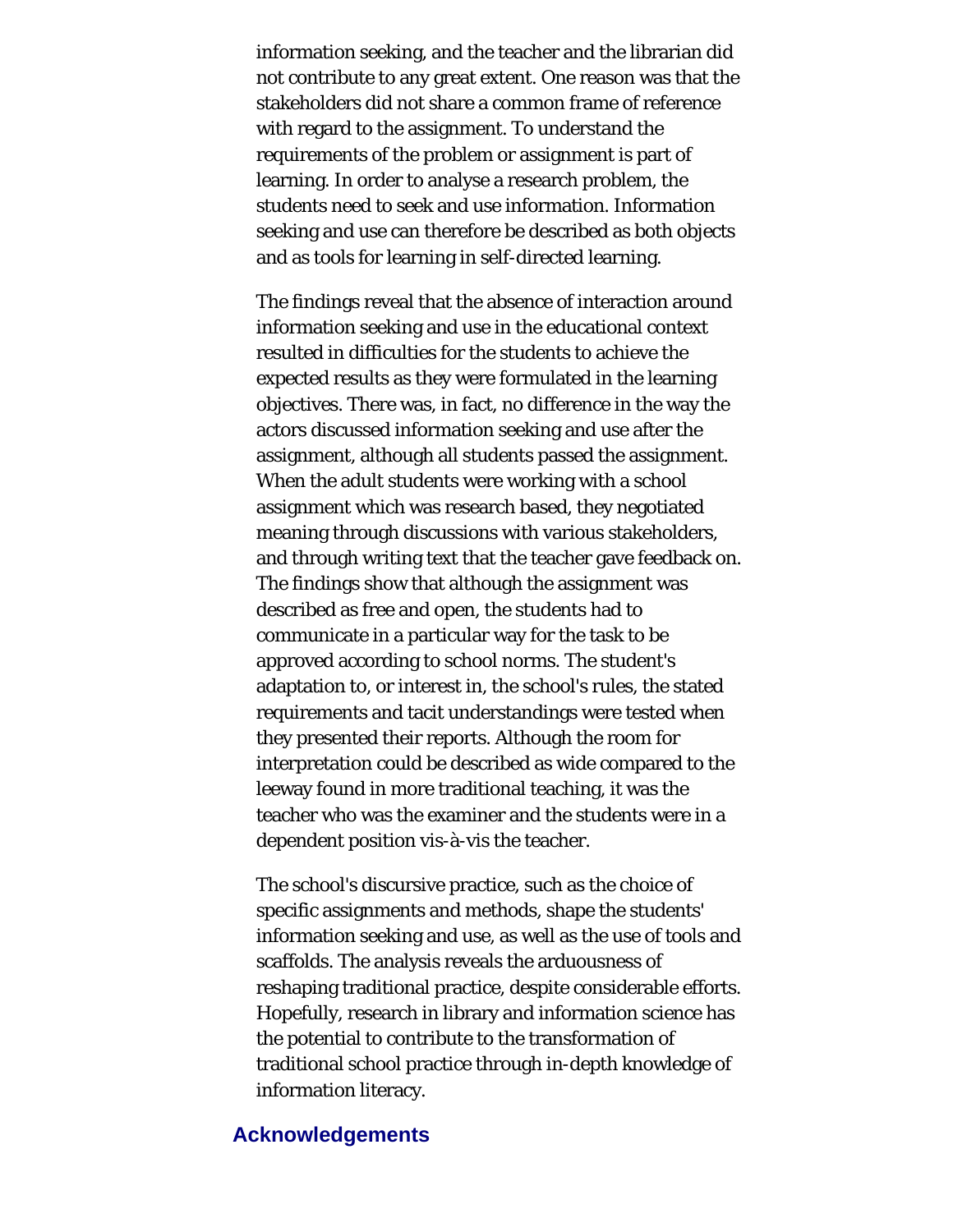This paper is based on the thesis *Tools for Learning: Information Seeking and Use in Municipal Adult Education* (Verktyg för lärande: Informationssökning och informationsanvändning i kommunal vuxenutbildning, Gärdén 2010). The Linnaeus Centre for Research on Learning, Interaction and Mediated Communication in Contemporary Society (LinCS; 349-2006-146), at University of Gothenburg and University of Borås, made it possible to write the paper. I would like to thank the study participants for sharing their experiences, Helena Francke for reading and commenting on the text and Frances Hultgren for providing language help. I would also like to thank the two anonymous reviewers for their constructive comments and suggestions.

## <span id="page-22-0"></span>**About the author**

Dr **Cecilia Gärdén** is a Senior Lecturer at the Swedish School of Library and Information Science, University of Borås, SE-501 90 Borås, Sweden. Her research interests concern information seeking and use practices, information literacy, libraries as learning organisations and interactive research approaches. She received her PhD from University of Gothenburg. She can be contacted at [cecilia.garden@hb.se](mailto:cecilia.garden@hb.se)

#### **References**

- Alexandersson, M. & Limberg, L. (2004). *Textflytt och sökslump: Informationssökning via skolbibliotek* [Copy paste and serendipity: information seeking via the school library]. Stockholm: Myndigheten för skolutveckling.
- Andersen, J. (2006). The public sphere and discursive activities: information literacy as sociopolitical skills. *Journal of Documentation, 62*(2) 213-228.
- Bryman, A. (2008). *Social research methods*. Oxford. Oxford University Press.
- Francke, H., Sundin, O. & Limberg, L. (2011). Debating credibility: the shaping of information literacies in upper secondary school. *Journal of Documentation, 67*(4) 675-694.
- Gross, M. (1995). The imposed query. *RQ, 35*(2) 236- 243.
- Gross, M. (2001). [Imposed information seeking in public](http://www.webcitation.org/5uRBaqRrB) [libraries and school library media centers: a common](http://www.webcitation.org/5uRBaqRrB)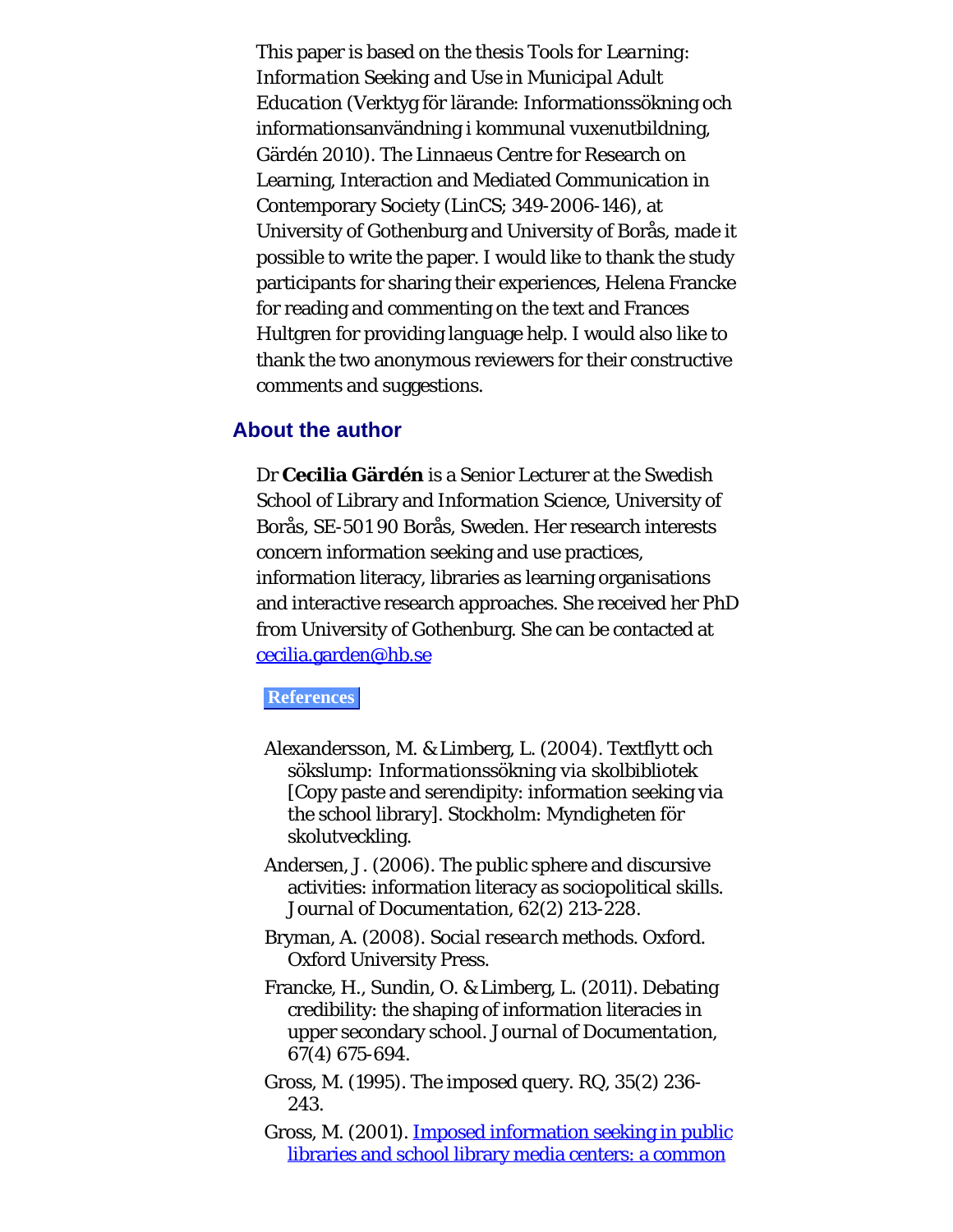[behaviour?](http://www.webcitation.org/5uRBaqRrB) *Information Research, 6*(2) (paper 100). Retrieved from http://informationr.net/ir/6- 2/paper100.html (Archived by WebCite® at http://www.webcitation.org/5uRBaqRrB)

- Gross, M. & Latham, D. (2007). Attaining information literacy: an investigation of the relationship between skill level, self-estimates of skill, and library anxiety. *Library & Information Science Research, 29*(3) 332- 353.
- Gross, M. & Latham, D. (2009). Undergraduate perceptions of information literacy: defining, attaining, and self-assessing skills. *College and Research Libraries, 70*(4) 336-350.

Gärdén, C., Francke, H., Lundh, A.H. & Limberg, L. (2014). [A matter of facts? Linguistic tools in the](http://www.webcitation.org/6cT5btwtv) [context of information seeking and use in schools.](http://www.webcitation.org/6cT5btwtv) In: *Proceedings of ISIC, the Information Behaviour Conference, Leeds, 2-5 September, 2014: Part 1*, (paper isic07). Retrieved from http://InformationR.net/ir/19-4/isic/isic07.html (Archived by WebCite® at http://www.webcitation.org/6cT5btwtv)

- Head, A.J. & Eisenberg, M.B. (2009). *Lessons learned: how college students seek information in the digital age.*. Seattle, WA: The Information School, University of Washington. (Project Information Literacy Progress Report)
- Head, A.J. & Eisenberg, M.B. (2010). *Truth be told: how college students evaluate and use information in the digital age.*. Seattle, WA: The Information School, University of Washington. (Project Information Literacy Progress Report)

Hedman, J. & Lundh, A. (2009). Informationskompetenser: Reflektioner kring teman i antologin [Information literacies: Reflections about themes in the anthology]. In: J. Hedman, & A. Lundh (Eds.) *Informationskompetenser: Om lärande i informationspraktiker och informationssökning i lärandepraktiker* [Information literacies: learning in information practices and information seeking in learning practices] (pp. 268-285). Stockholm: Carlsson.

- Heinström, J. (2002). *Fast surfers, broad scanners and deep divers: personality and information seeking behaviour*. Åbo, Finland: Åbo Akademi University Press. (Doctoral dissertation).
- Julien, H. & Barker, S. (2009). How high-school students find and evaluate scientific information: a basis for information literacy skills development.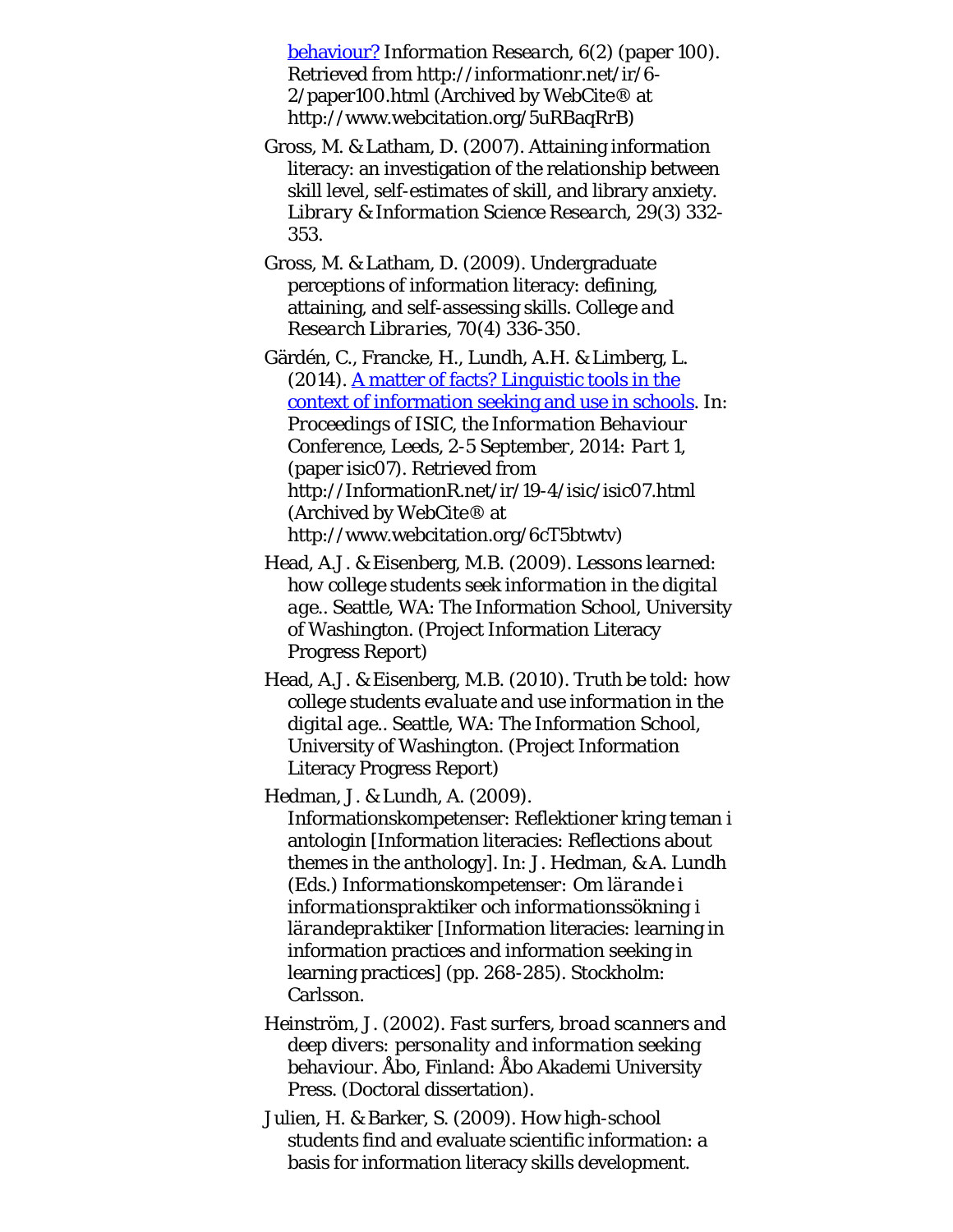*Library & Information Science Research, 31*(1) 12-17.

Kuhlthau, C. (1993). *Seeking meaning: a process approach to library and information services*. Norwood NJ: Ablex Publishing Corporation.

Lankshear, C. & Knobel, M. (2003). *New literacies: changing knowledge and classroom practice*. Buckingham, UK: Open University Press, McGraw-Hill Education

Lankshear, C. & Knobel, M. (2011). *New literacies: everyday practices and social learning*. (3rd ed.). Maidenhead, U.K: Open University Press, McGraw-Hill Education.

Limberg, L. (1999). Three conceptions of information seeking and use. In T. D. Wilson & D.K. Allen (Eds.), *Exploring the contexts of information behaviour. Proceedings of the second international conference on research on information needs, seeking and use in different contexts* (pp. 116-133). London: Taylor Graham.

Limberg, L. (2007). [Learning assignment as task in](http://www.webcitation.org/6RxnySIPQ) [information seeking research.](http://www.webcitation.org/6RxnySIPQ) *Information Research, 12*(1) (paper colis28). Retrieved from http://www.informationr.net/ir/12-4/colis28.html (Archived by WebCite® at http://www.webcitation.org/6RxnySIPQ)

- Limberg, L. & Folkesson, L. (2006). *Undervisning i informationssökning: Slutrapport från projektet Informationssökning, didaktik och lärande (IDOL)* [Teaching information literacy: Report from the project Information seeking, didactics and learning]. Borås: Valfrid.
- Limberg, L., Sundin, O. & Talja S. (2012). Three theoretical perspectives on information literacy. *Human IT, 11*(2) 93-130.
- Lloyd, A. (2006). Information literacy landscapes: an emerging picture. *Journal of Documentation, 62*(5) 570-583.

Lloyd, A. (2012). Information literacy as a socially enacted practice: Sensitising themes for an emerging people in practice perspective. *Journal of Documentation, 68*(6) 772-223.

Lundh, A. (2011). *Doing research in primary school: information activities in project-based learning*. Borås, Sweden: Valfrid. (Doctoral dissertation).

Lupton, M. (2008). *Information literacy and learning*. Adelaide, SA: Auslib Press.

McGregor, J.H. & Williamson, K. (2005). Appropriate use of information at the secondary school level: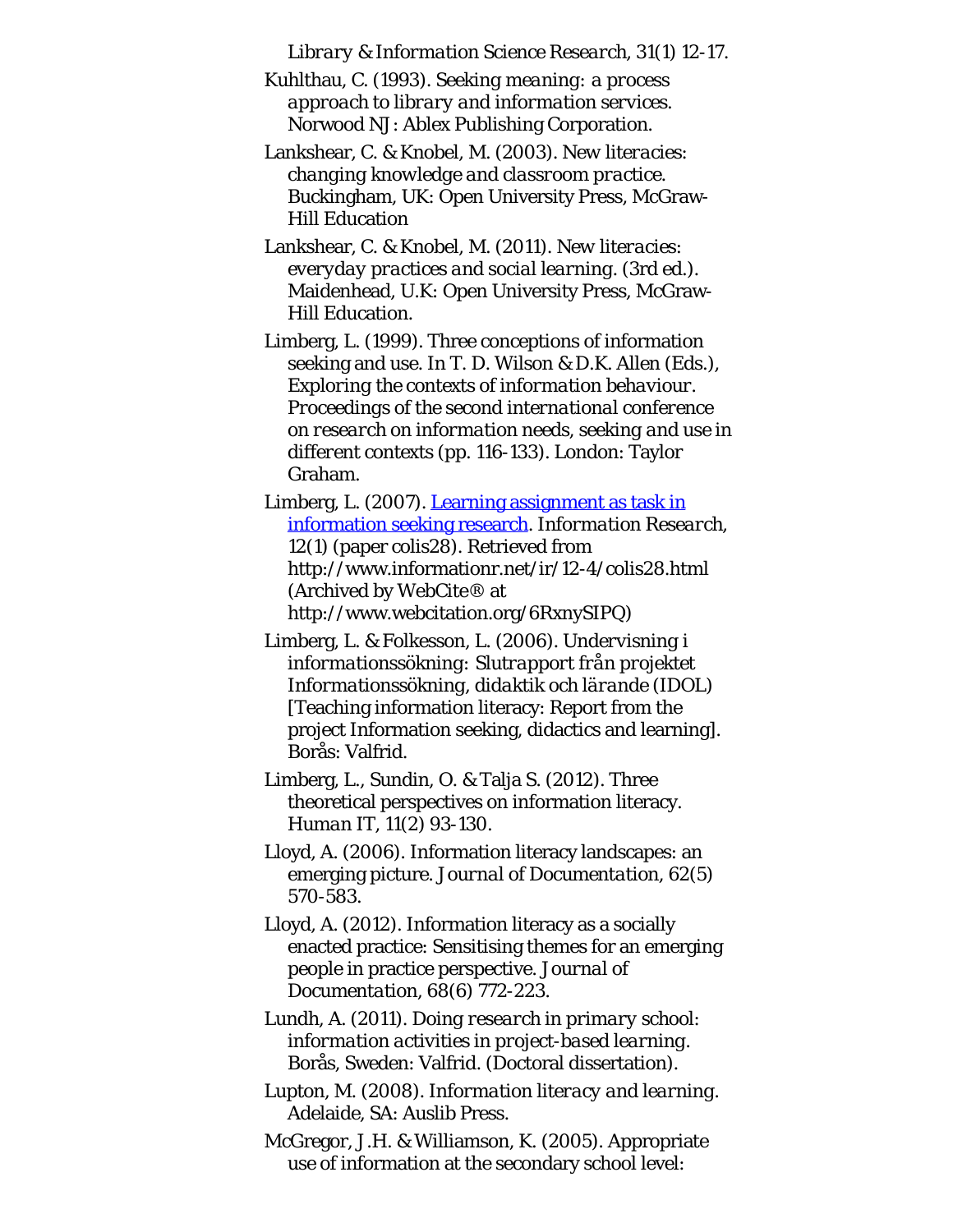Understanding and avoiding plagiarism. *Library & Information Science Research, 27*(3) 496-512.

- Merriam, S.B. (1988). *Case study research in education: a qualitative approach*. San Francisco, CA: Jossey-Bass.
- Nilsson, N.E. (2002). *Skriv med egna ord: En studie av läroprocesser när elever i grundskolans senare år skriver "forskningsrapporter"* [Write in your own words: a study of learning processes in research report writing in school]. Malmö, Sweden: Malmö Högskola. (Doctoral dissertation).
- Pawley, C. (2003). Information literacy: a contradictory coupling. *Library Quarterly, 73*(4) 422-452.
- Rasmussen, I., Krange, I. & Ludvigsen, S.R.. (2004). The process of understanding the task: how is agency distributed between students, teachers and representations in technology-rich learning environments? *International Journal of Educational Research, 39*(8) 839-849.
- Rivano Eckerdal, J. (2012). *Information, identitet, medborgarskap: Unga kvinnor berättar om val av preventivmedel* [Information, identity, citizenship: young women on choices of contraceptives]. Lund, Sweden: Lund University, Institutionen för kulturvetenskaper. (Doctoral dissertation).
- Shenton, A.K. & Hay-Gibson, N.V. (2011). Modelling the information-seeking behaviour of children and young people: inspiration from beyond. *Aslib Proceedings, 63*(1) 57-75.
- Sormunen, E. & Lehtiö, L. (2011). **[Authoring Wikipedia](http://www.webcitation.org/6BSo3VJdn)** [articles as an information literacy assignment - copy](http://www.webcitation.org/6BSo3VJdn)[pasting or expressing new understanding in one's own](http://www.webcitation.org/6BSo3VJdn) [words?](http://www.webcitation.org/6BSo3VJdn) *Information Research, 16*(4) (paper 503). Retrieved from http://InformationR.net/ir/16- 4/paper503.html (Archived by WebCite® at http://www.webcitation.org/6BSo3VJdn)
- Spink, A., Danby, S., Mallan, K. & Butler, C. (2010). Exploring young children's web searching and technoliteracy. *Journal of Documentation, 66*(2) 191- 206.
- Stake, R.E. (1994). Case studies. In: N.K. Denzin & Y.S. Lincoln (Eds.), *Handbook of qualitative research* (pp. 236-247). London: Sage Publications.
- Sundin, O. (2008). Negotiations on information-seeking expertise: a study of web-based tutorials for information literacy. *Journal of Documentation, 64*(1) 24-44.

Sundin, O. & Francke, H. (2009). [In search of credibility:](http://www.webcitation.org/5tzj2fj1h)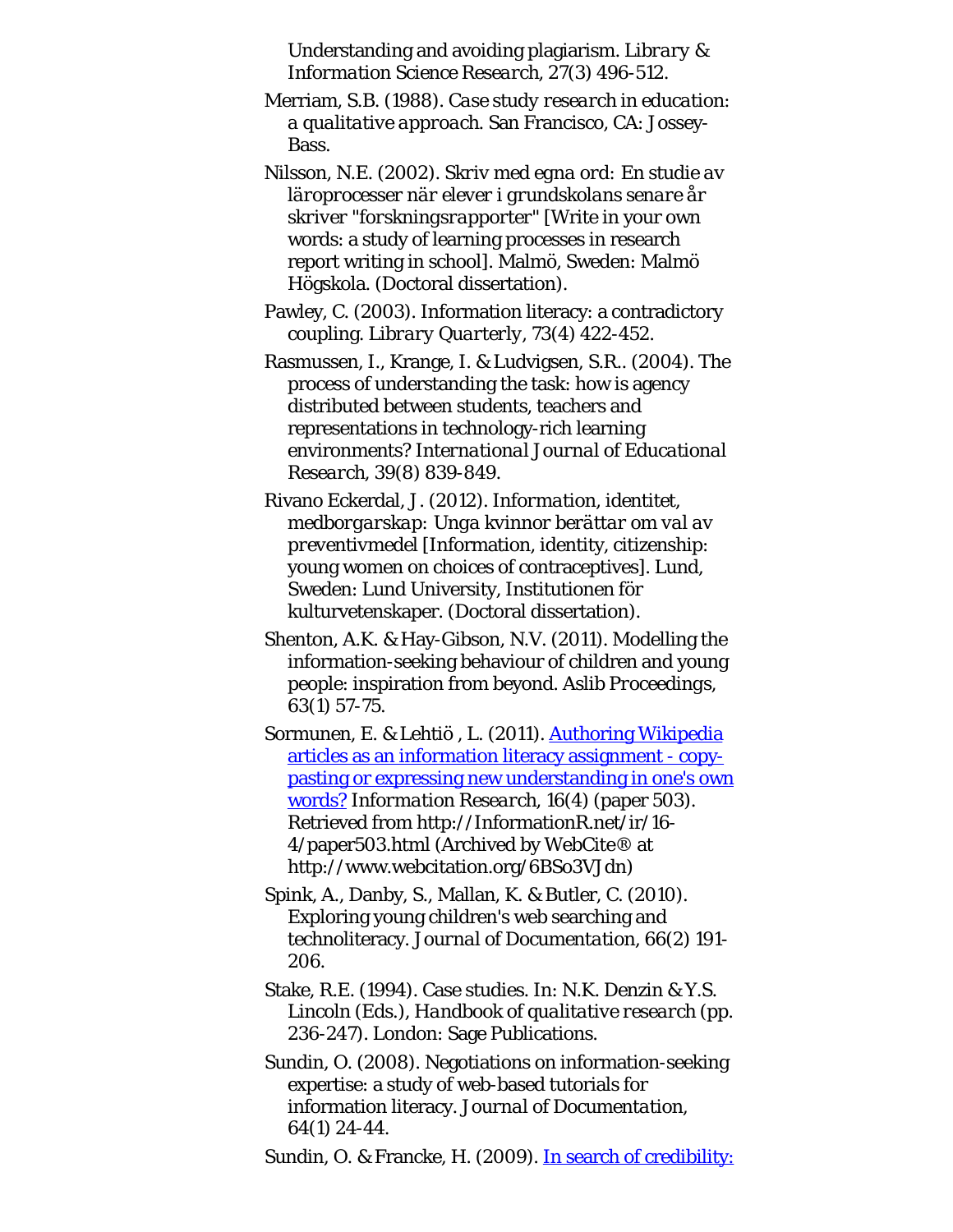<span id="page-26-9"></span><span id="page-26-0"></span>[Pupils' information practices in learning](http://www.webcitation.org/5tzj2fj1h) [environments](http://www.webcitation.org/5tzj2fj1h) *Information Research, 14*(4) (paper 418). Retrieved from http://InformationR.net/ir/14- 4/paper418.html (Archived by WebCite® at http://www.webcitation.org/5tzj2fj1h)

<span id="page-26-4"></span>Sundin, O. & Johannisson, J. (2005a). The instrumentality of information needs and relevance. In: F. Crestani & I. Ruthven (Eds.), *Context: Nature, Impact, and Role: 5th International Conference on Conceptions of Library and Information Sciences* (pp. 107-118). New York, NY: Springer-Verlag.

<span id="page-26-8"></span>Sundin, O. & Johannisson, J. (2005b). Pragmatism, neopragmatism and sociocultural theory: Communicative participation as a perspective in LIS. *Journal of Documentation, 61*(1) 23-43.

<span id="page-26-1"></span>Säljö, R. (2000). *Lärande i praktiken: Ett sociokulturellt perspektiv* [Learning in practice: a sociocultural perspective]. Stockholm: Prisma.

<span id="page-26-2"></span>Säljö, R. (2005). *Lärande och kulturella redskap. Om lärprocesser och det kollektiva minnet* [Learning and cultural tools: on learning processes and the collective memory]. Stockholm: Norstedts Akademiska Förlag.

<span id="page-26-5"></span>Tuominen, K., Talja, S. & Savolainen, R. (2005). The social constructionist viewpoint on information practices. In: K. Fisher, S. Erdelez & L. McKechnie (Eds.), *Theories of information behavior: a researcher's guide* (pp. 328-333). Medford, NJ: Information Today.

<span id="page-26-3"></span>Vygotsky, L.S. (1978). *Mind in society: The development of higher psychological processes*. Cambridge, MA: Harvard University Press.

<span id="page-26-6"></span>Wang, L., Bruce, C.S., & Hughes, H.E. (2011). Sociocultural theories and their application in information literacy research and education. *Australian Academic & Research Libraries, 42*(4) 296-308.

Williamson, K. & McGregor, J. (2006). [Information use](http://www.webcitation.org/63UYwJxtf) [and secondary school students: a model for](http://www.webcitation.org/63UYwJxtf) [understanding plagiarism](http://www.webcitation.org/63UYwJxtf) *Information Research. 12*(1) (paper 288). Retrieved from http://InformationR.net/ir/12-1/paper288.html (Archived by WebCite® at http://www.webcitation.org/63UYwJxtf)

<span id="page-26-7"></span>Yin, R.K. (2003). *Case study research: s\design and methods*. Thousand Oaks, CA: Sage Publications.